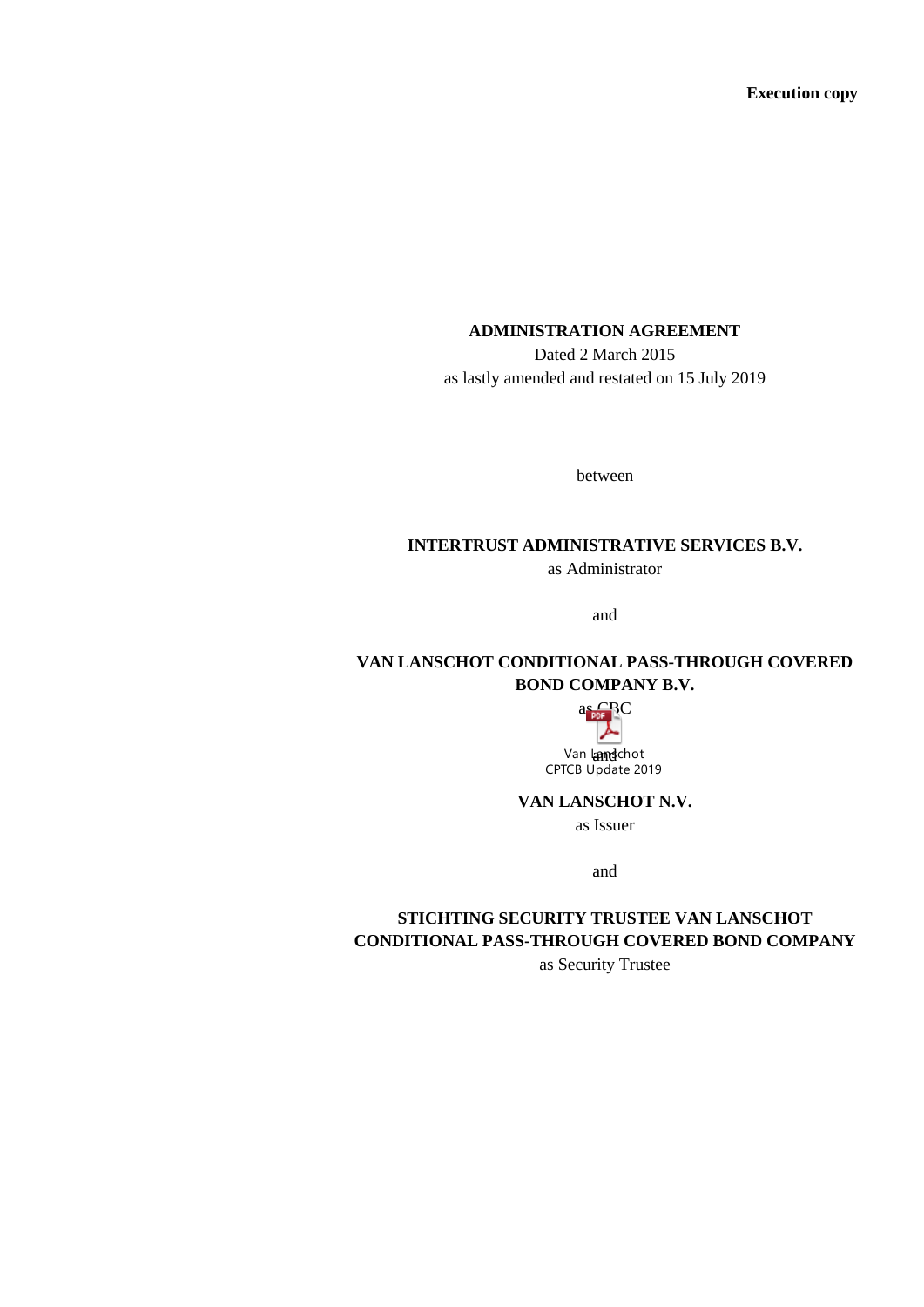$\overline{2}$ 

# **TABLE OF CONTENTS**

# **Clause**

# Page

| 1              |                                                                   |  |
|----------------|-------------------------------------------------------------------|--|
| $\overline{2}$ |                                                                   |  |
| 3              |                                                                   |  |
| $\overline{4}$ | Compliance with Asset Cover Test, Amortisation Test and Liquidity |  |
|                |                                                                   |  |
| 5              |                                                                   |  |
| 6              |                                                                   |  |
| 7              |                                                                   |  |
| 8              |                                                                   |  |
| 9              |                                                                   |  |
| 10             |                                                                   |  |
| 11             |                                                                   |  |
| 12             |                                                                   |  |
| 13             |                                                                   |  |
| 14             |                                                                   |  |
| 15             |                                                                   |  |
| 16             |                                                                   |  |
| 17             |                                                                   |  |
| 18             |                                                                   |  |
| 19             |                                                                   |  |
| 20             |                                                                   |  |
| 21             |                                                                   |  |
| 22             |                                                                   |  |
| 23             |                                                                   |  |
| 24             |                                                                   |  |
| 25             |                                                                   |  |
| 26             |                                                                   |  |
| 27             |                                                                   |  |
|                |                                                                   |  |

|  | <b>Schedule 1 : The CBC Services</b>                   |
|--|--------------------------------------------------------|
|  | <b>Schedule 2 : Form of Monthly Information Report</b> |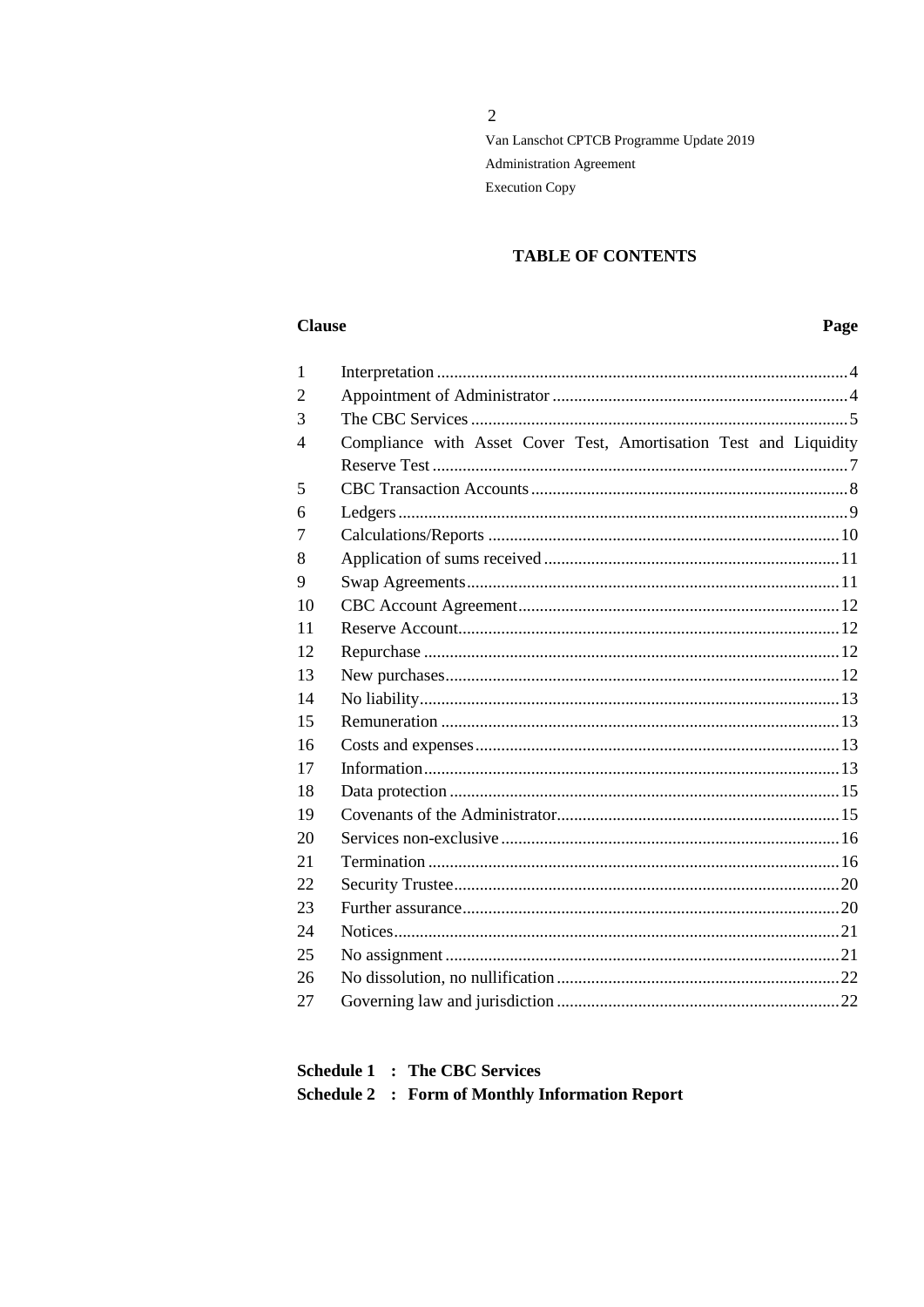**THIS ADMINISTRATION AGREEMENT** is dated 2 March 2015 as lastly amended and restated on 15 July 2019 and made between:

- 1. **INTERTRUST ADMINISTRATIVE SERVICES B.V.**, a private company with limited liability (*besloten vennootschap met beperkte aansprakelijkheid*) organised under the laws of the Netherlands, and established in Amsterdam, the Netherlands;
- 2. **VAN LANSCHOT CONDITIONAL PASS-THROUGH COVERED BOND COMPANY B.V.**, a private company with limited liability (*besloten vennootschap met beperkte aansprakelijkheid*) organised under the laws of the Netherlands, and established in Amsterdam, the Netherlands;
- 3. **VAN LANSCHOT N.V.,** a public limited liability company (*naamloze vennootschap*) organised under the laws of the Netherlands, and established in 's-Hertogenbosch, the Netherlands; and
- 4. **STICHTING SECURITY TRUSTEE VAN LANSCHOT CONDITIONAL PASS-THROUGH COVERED BOND COMPANY**, a foundation (*stichting*) organised under the laws of the Netherlands, and established in Amsterdam, the Netherlands.

#### **WHEREAS:**

- (A) The Transferor has agreed to transfer and the CBC has agreed to accept the transfer of the Eligible Assets under the terms of or pursuant to the Guarantee Support Agreement.
- (B) Under the Pledge Agreements the CBC has pledged and has agreed to pledge, *inter alia*, the Transferred Assets to the Security Trustee as security for the Security Trustee Secured Liabilities.
- (C) Under the Swap Agreement(s), if any, the CBC and each Swap Counterparty may agree to make certain payments.
- (D) The Administrator is willing to provide the CBC Services to the CBC subject to and in accordance with the terms of this Agreement.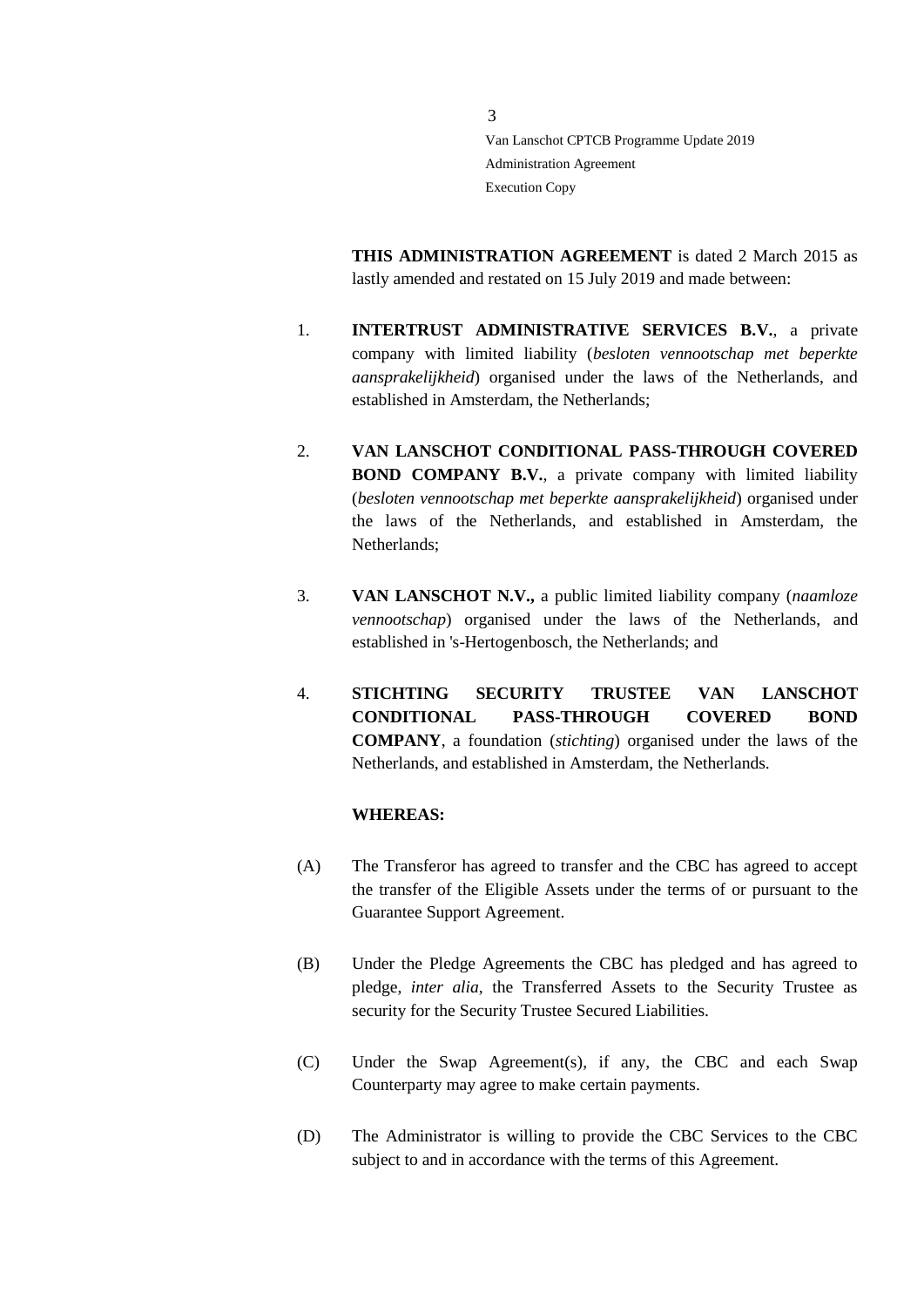#### **IT IS AGREED** as follows:

#### <span id="page-3-0"></span>**1 INTERPRETATION**

- $1.1$ In this Agreement (including its recitals), except so far as the context otherwise requires, words, expressions and capitalised terms used herein and not otherwise defined or construed herein shall have the same meanings as defined or construed in the master definitions agreement dated 2 March 2015 and signed by, amongst others, the parties to this Agreement, as the same may be amended, restated, supplemented or otherwise modified from time to time (the "**Master Definitions Agreement**"). The rules of usage and of interpretation as set forth in the Master Definitions Agreement and all other agreements and understandings between the parties hereto contained therein shall apply to this Agreement, unless otherwise provided herein.
- The expression "**Agreement**" shall herein mean this Administration  $1.2$ Agreement including its schedules.
- $1.3$ This Agreement expresses and describes Dutch legal concepts in English and not in their original Dutch terms. Consequently, this Agreement is concluded on the express condition that all words, terms and expressions used herein shall be construed and interpreted in accordance with the laws of the Netherlands.
- $1.4$ The Security Trustee has agreed to become a party to this Agreement only for the purpose of taking the benefit of certain provisions of this Agreement expressed to be for its benefit and for the better preservation and enforcement of its rights under the Pledge Agreements and, save as aforesaid, the Security Trustee shall assume no obligations or liabilities whatsoever to the Administrator or the CBC by virtue of the provisions thereof.

## <span id="page-3-1"></span>**2 APPOINTMENT OF ADMINISTRATOR**

 $2.1$ The CBC appoints Intertrust Administrative Services B.V. as Administrator to provide the services as set forth in this Agreement and **Schedule 1** hereto (the "**CBC Services**") and Intertrust Administrative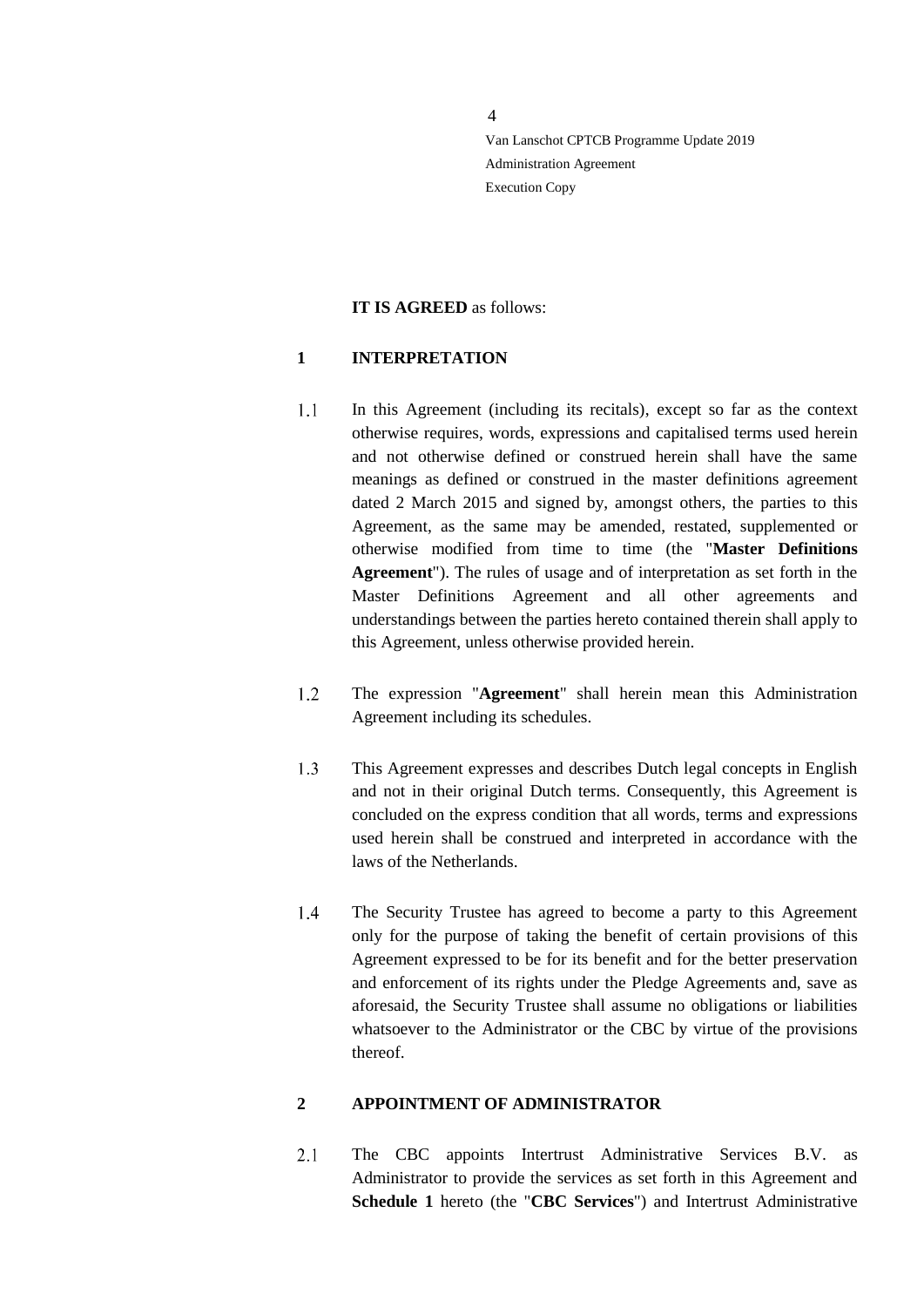Services B.V. accepts such appointment on the terms of and subject to the conditions of this Agreement.

 $2.2$ For the avoidance of doubt, during the continuance of its appointment under this Agreement, the Administrator shall, subject to the terms and conditions of this Agreement, have the full power, authority and right to do or cause to be done any and all things which it reasonably considers necessary, convenient or incidental to the provision of the CBC Services excluding, for the avoidance of doubt, any act of disposal (*beschikkingshandelingen*), and provided that they will not involve and cannot result in a breach of any of the provisions of the Transaction Documents and provided furthermore that the CBC and its directors shall not be required or obliged at any time to comply with any directions which the Administrator may give with respect to the operating and financial policies of the CBC. The Administrator hereby acknowledges that all powers to determine the operating and financial policies of the CBC are, and shall at all times remain, vested in the CBC and its directors and none of the provisions of this Agreement shall be construed in a manner inconsistent with this Clause.

## <span id="page-4-0"></span>**3 THE CBC SERVICES**

- $3.1$ The duty of the Administrator shall be to provide the CBC Services upon the terms of and subject to the conditions of this Agreement.
- $3.2$ When providing the CBC Services, the Administrator shall have due regard to the interests of the CBC, the Security Trustee and the Secured Parties.

#### $3.3$ Approvals and authorisations

The Administrator shall prepare and submit on behalf of the CBC all necessary applications and requests for any approval, authorisation, consent or licence required by the CBC in connection with the CBC Services and the exercise of its rights and the performance of its obligations thereunder and shall, so far as it reasonably can do so, perform the CBC Services in such a way as not to prejudice the continuation of any such approval, authorisation, consent or licence.

<span id="page-4-1"></span> $3.4$ Compliance with law and Transaction Documents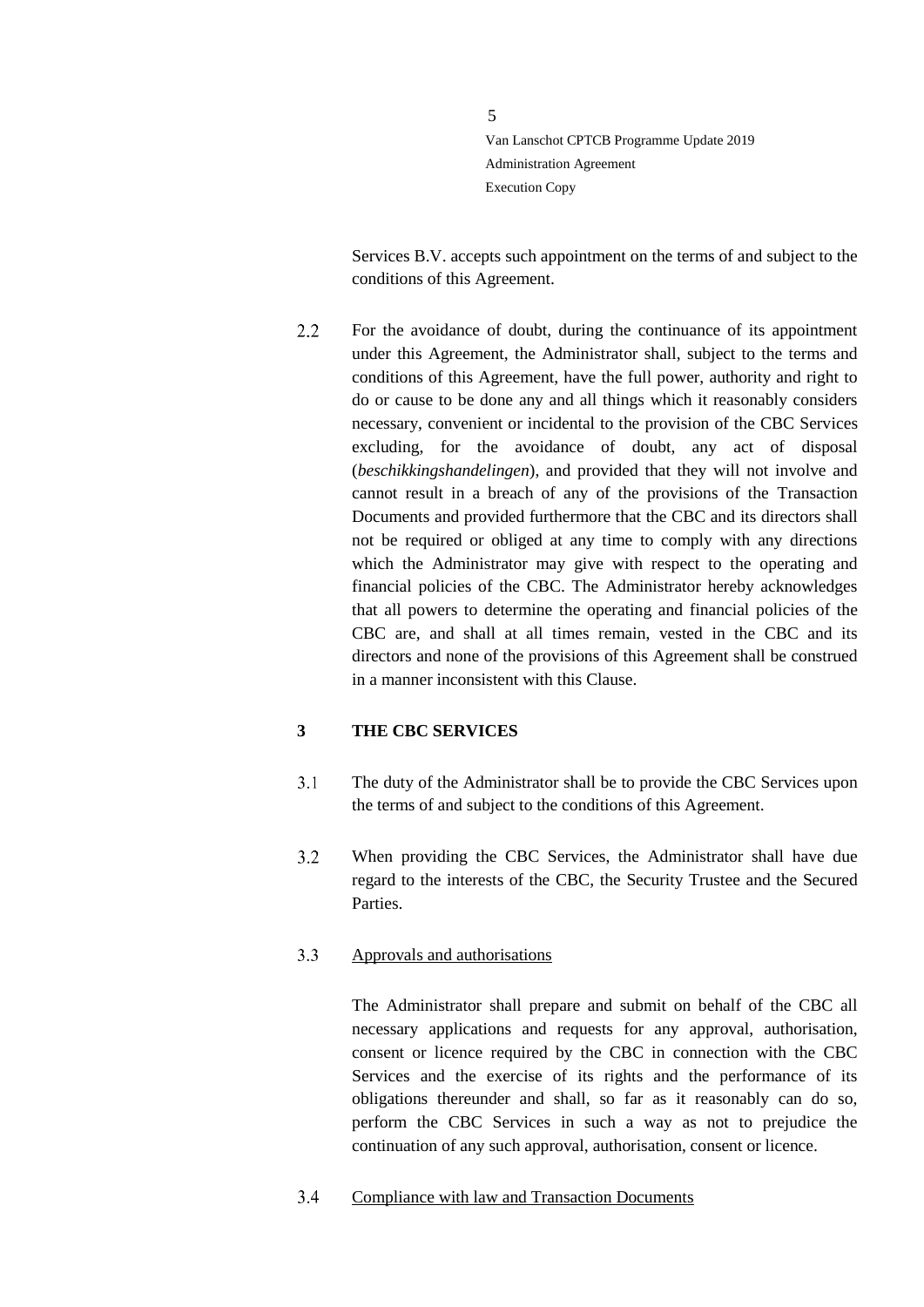The CBC Services shall include procuring (insofar as the Administrator having used its reasonable endeavours is able to do so) compliance by the CBC with all applicable legal requirements and with the terms of the Transaction Documents to which the CBC is a party, provided always that the Administrator shall not lend or provide any sum to the CBC (other than as expressly contemplated by this Agreement or any of the other Transaction Documents), and that the Administrator shall have no liability whatsoever to the CBC, the Security Trustee, the Covered Bondholders or any other person for any failure by the CBC to make any payment due by the CBC under any Transaction Document unless such failure by the CBC results from a failure due to fraud, gross negligence, willful misconduct or negligence in any material respect by the Administrator to perform any of its obligations under this Agreement or any of the other Transaction Documents.

#### $3.5$ **Sub-agents and sub-administrators**

- 3.5.1 Subject to Clause 3.5.2, the Administrator may appoint any person as its sub-agent or sub-administrator to carry out the CBC Services in whole or in part on such terms as it deems necessary, provided that it shall always use reasonable care in the selection and continued appointment of such person and any such delegation is permitted under Dutch law. Any such appointment shall not in any way relieve the Administrator from its obligations under this Agreement in respect of the provision of any of the CBC Services for which it shall continue to be liable as if no such appointment had been made and as if the acts and omissions of the subagent or sub-administrator were the acts and omissions of the Administrator.
- 3.5.2 The Administrator may appoint one or more sub-agents or subadministrators to perform some (but not all) of the CBC Services, provided that:
	- (a) where the arrangements involve or may involve the receipt by the sub-agent or sub-administrator of moneys which, in accordance with this Agreement, are to be credited to the CBC Transaction Accounts, the sub-agent or sub-administrator acknowledges on terms satisfactory to the CBC that any such moneys without any set-off or counterclaim of whatever kind will be paid to the Administrator for credit to the CBC Transaction Accounts;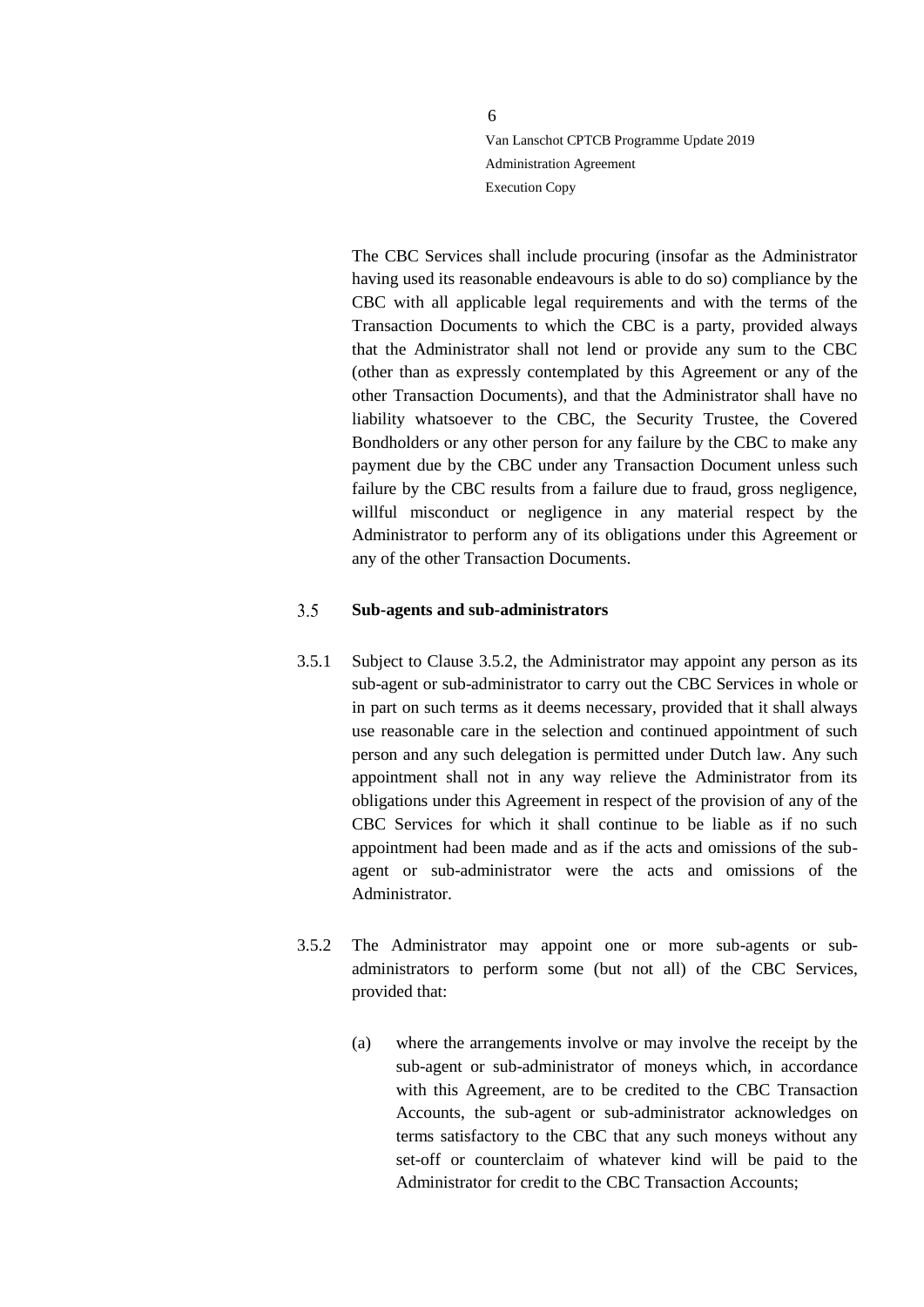- (b) neither the CBC nor the Security Trustee shall have any liability for any costs, charges or expenses payable to or incurred by such sub-agent or sub-administrator, or arising from the termination of any such arrangement in addition to the liability which either the CBC or the Security Trustee would have to the Administrator under this Agreement if no such sub-contracting or delegation had occurred; and
- (c) the CBC and the Security Trustee have given their prior written consent (which consent shall not unreasonably be withheld) to such appointment and the Rating Agencies are notified of such appointment.

# <span id="page-6-0"></span>**4 COMPLIANCE WITH ASSET COVER TEST, AMORTISATION TEST AND LIQUIDITY RESERVE TEST**

- $4.1$ The Administrator shall on behalf of the CBC conduct the Asset Cover Test, the Amortisation Test and the Liquidity Reserve Test and where required give any and all related notices, with a copy to the CBC, all in accordance with the Asset Monitoring Agreement.
- $4.2$ The Administrator agrees to prepare monthly asset cover reports for the CBC including the relevant calculations in respect of the Asset Cover Test (each an "**Asset Cover Report**"). Each Asset Cover Report will be included in the Investor Report.
- $4.3$ Upon each issue of Covered Bonds under the Programme, the Administrator shall on behalf of the CBC assess whether such issue of Covered Bonds will result in a breach of the Asset Cover Test at the end of the calendar month in which such Covered Bonds are issued and where required give any and all related notices, with a copy to the CBC, for the purpose of Clause 3.2.1 (m) of the Programme Agreement.
- $4.4$ The Administrator shall on behalf of the CBC value any Transferred Collateral other than cash on a monthly basis at its mark-to-market value, as set out in Clause 3.4 of the Asset Monitoring Agreement.
- $4.5$ The Administrator shall on behalf of the CBC provide the Asset Monitor with the information described in Clause 4.1, Clause 4.2 or, as applicable, Clause 4.3 of the Asset Monitor Appointment Agreement, all in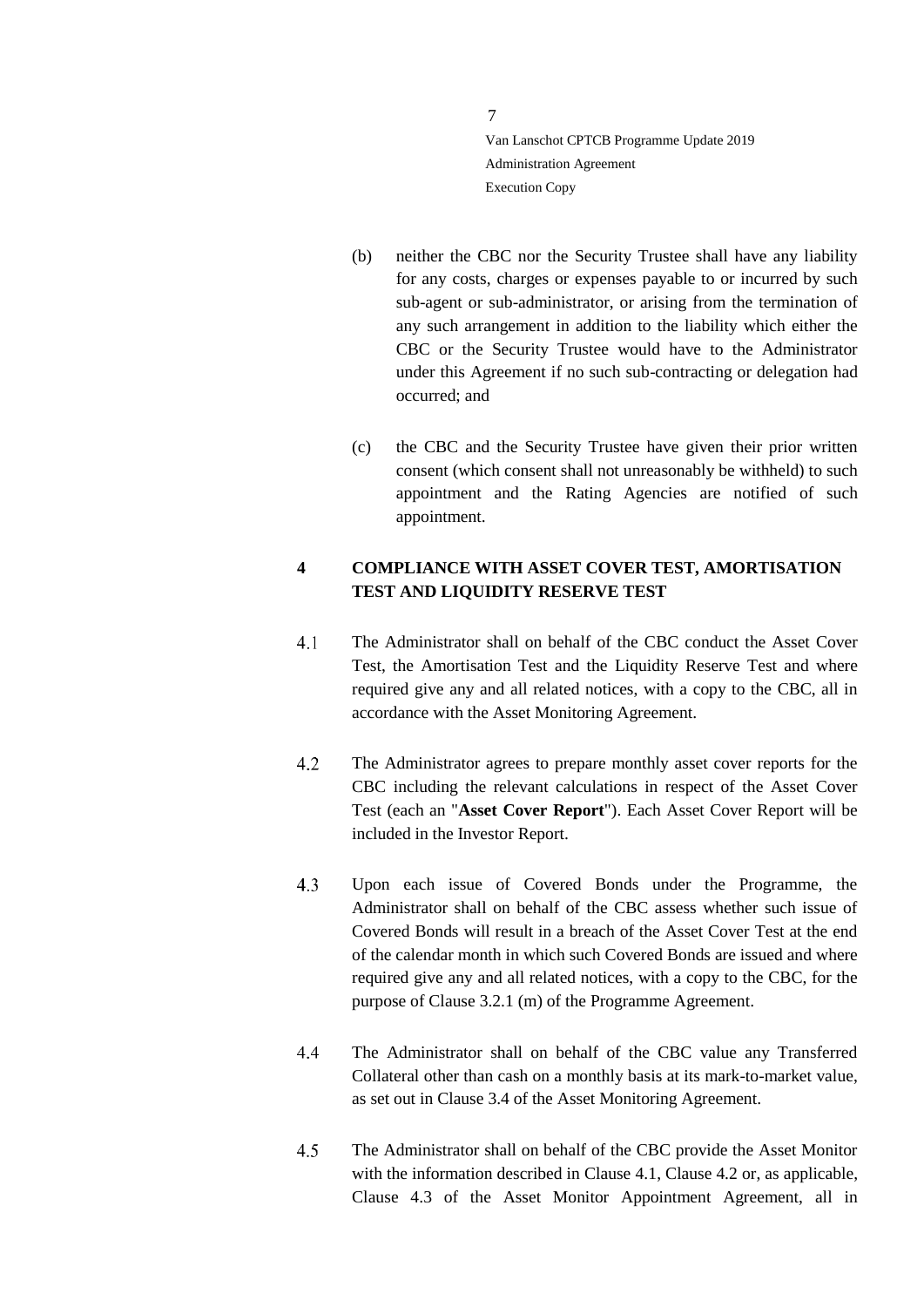accordance with the Asset Monitor Appointment Agreement.

## <span id="page-7-0"></span>**5 CBC TRANSACTION ACCOUNTS**

- $5.1$ The Administrator hereby confirms to the CBC and to the Security Trustee that the CBC Transaction Accounts have been established and are operative and that mandates substantially in the Agreed Form have been delivered by the CBC (or the Administrator on behalf of the CBC) to the CBC Account Bank before execution of this Agreement.
- <span id="page-7-1"></span>5.2 If, at any time, the short-term unsecured, unsubordinated and unguaranteed debt obligations of the CBC Account Bank are assigned a rating of less than the Requisite Credit Ratings or any such rating is withdrawn and, in accordance with the provisions of the CBC Account Agreement, a replacement CBC account bank is to be appointed or in the event that the CBC Account Agreement is terminated for any other reason, the Administrator will on behalf of the CBC give notice thereof to the Rating Agencies and the Security Trustee and, unless another proposal is approved by the Security Trustee, will take all reasonable steps required by the CBC and the Security Trustee in connection with any proposed transfer, including assisting the CBC and the Security Trustee in identifying and appointing a new CBC account bank.
- $5.3$ Upon the transfer of the CBC Transaction Accounts to another bank the Administrator will take all reasonable steps to procure that (i) the new account(s) is/are pledged to the Security Trustee in the same manner as the CBC Transaction Accounts are pledged to the Security Trustee pursuant to the Security Trustee Rights Pledge Agreement on the Programme Date; (ii) the provisions of this Clause shall apply to such new bank account; (iii) the provisions of the Security Trustee Rights Pledge Agreement relating to payments from the CBC Transaction Accounts shall apply to such new bank account; and (iv) the arrangements for operation of such bank account shall have the same terms as the CBC Account Agreement, all to the satisfaction of the Security Trustee.
- $5.4$ In case of termination of the CBC Account Agreement, other than as described in Clause [5.2](#page-7-1) above, the Administrator shall use its best endeavours, to find an alternative CBC account bank having the Requisite Credit Ratings and acceptable to the Security Trustee and the Rating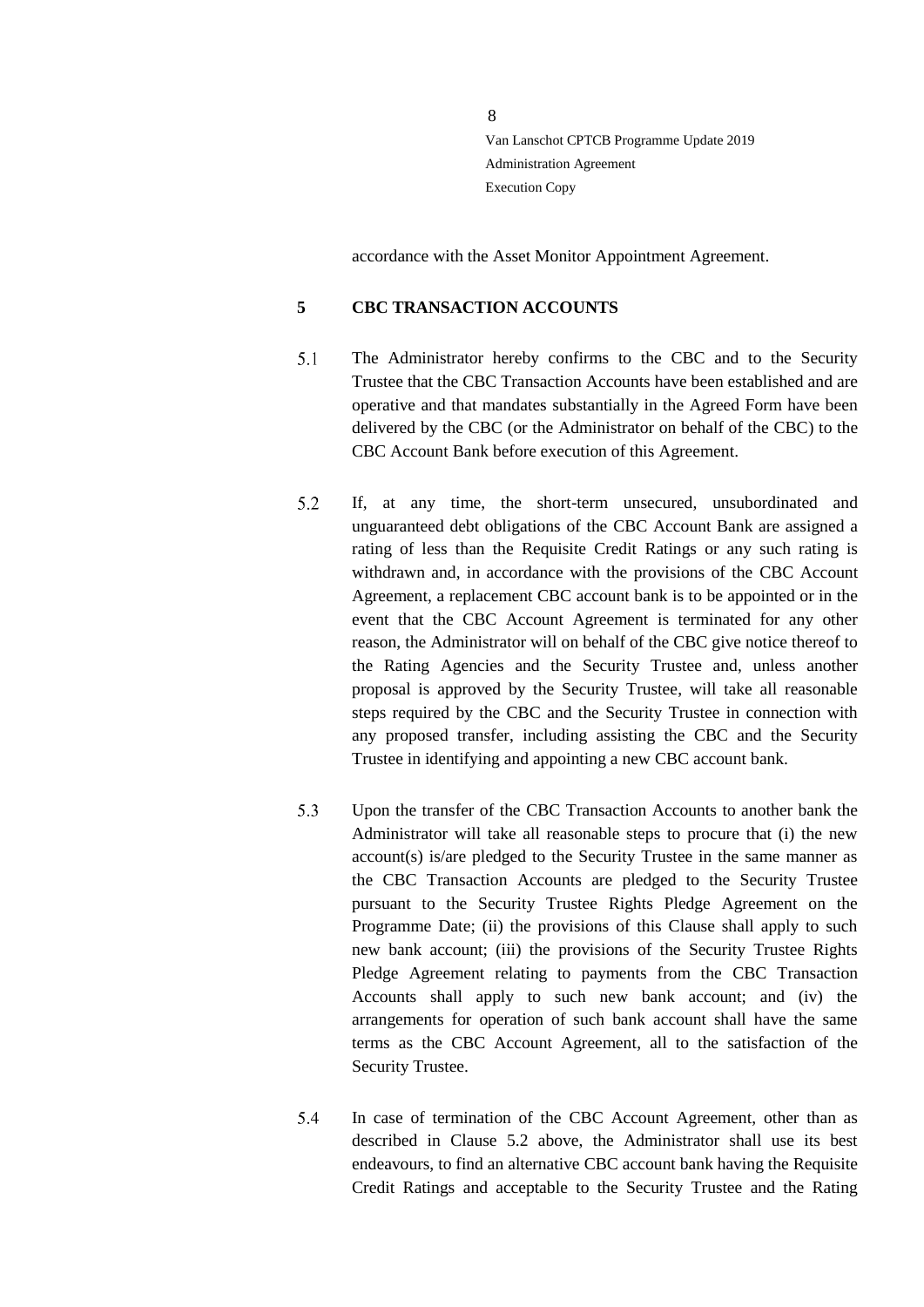Agencies.

## <span id="page-8-0"></span>**6 LEDGERS**

6.1 The Administrator undertakes that it will open and maintain in the books of the CBC the following ledgers (the "**Ledgers**") (i) in respect of amounts received in or withdrawn from the CBC Account: the Revenue Ledger, the Principal Ledger and the Subordinated Loan Interest Deficiency Ledger and (ii) in the event the CBC enters into a Swap Agreement, in respect of the Swap Replacement Amounts received in or withdrawn from the Swap Collateral Account: the Swap Replacement Ledger.

#### 6.2 The Administrator shall:

- (a) credit all amounts forming part of the Interest Available Amount received by the CBC in the CBC Account to a Ledger established for this purpose (the "**Revenue Ledger**"); and
- (b) debit to the Revenue Ledger all amounts paid by the CBC from the CBC Account in accordance with Clause 12 and 13 of the Trust Deed.

#### 6.3 The Administrator shall:

- (a) credit all amounts forming part of the Principal Available Amount received by the CBC in the CBC Account to a Ledger established for this purpose (the "**Principal Ledger**"); and
- (b) debit to the Principal Ledger all amounts paid by the CBC from the CBC Account in accordance with Clause 12 and 13 of the Trust Deed.

#### 6.4 The Administrator shall:

(a) if and to the extent on any CBC Payment Date any shortfall occurs with respect to the payment of interest on the Subordinated Loan in accordance with item (l) of the CBC Priority of Payments or, as the case may be, item (h) of the Post CBC Acceleration Notice Priority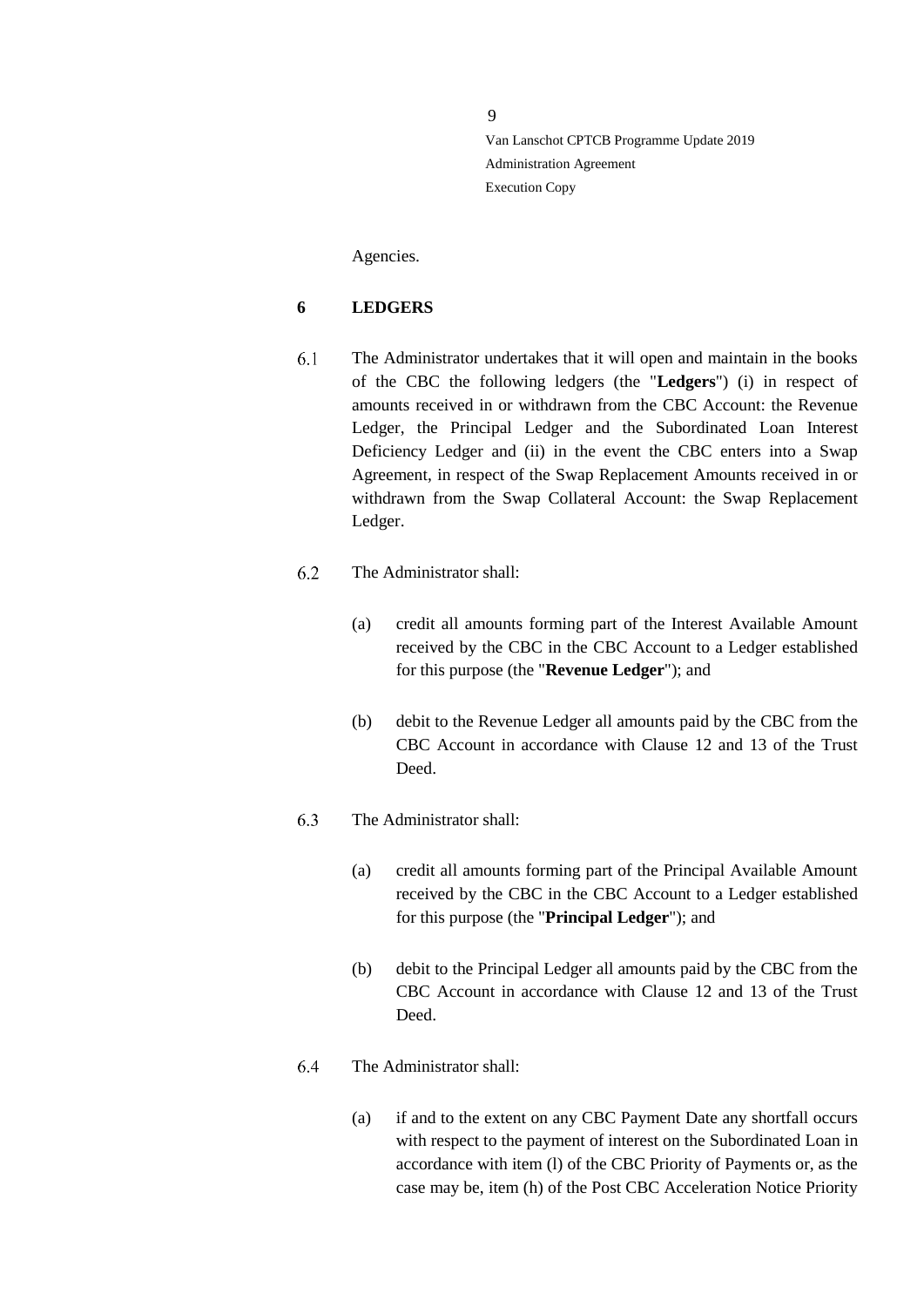of Payments, on the relevant Calculation Date credit the amount of such shortfall (including any interest accruing thereon), calculated in accordance with the Subordinated Loan Agreement, to a ledger established for this purpose (the "**Subordinated Loan Interest Deficiency Ledger**"); and

- (b) debit the amount of any interest paid on the Subordinated Loan in excess of the interest, due (but not overdue) in respect only of the relevant CBC Payment Period, calculated in accordance with the Subordinated Loan Agreement to the Subordinated Loan Interest Deficiency Ledger.
- 6.5 In the event the CBC enters into a Swap Agreement, the Administrator shall:
	- (a) credit all amounts forming part of the Swap Replacement Amounts received in the CBC Account to a Ledger established for this purpose (the "**Swap Replacement Ledger**"); and
	- (b) debit to the Swap Replacement Ledger any amounts paid by the CBC from the CBC Account in accordance with Clause 16.2 of the Trust Deed.

#### <span id="page-9-0"></span>**7 CALCULATIONS/REPORTS**

- $7.1$ Following the end of each Calculation Period the Administrator shall draw up a report (the "**Monthly Information Report**") containing the information set out in **Schedule 2** and will distribute such report to the CBC, the Issuer, the Rating Agencies and the Security Trustee on the immediately succeeding CBC Payment Date.
- $7.2$ Following the end of each Calculation Period the Administrator will draw up a report (the "**Investor Report**") consisting of (i) the relevant parts of the Harmonised Transparency Template as adopted and (ii) the Dutch National Transparency Template as published, both as part of the Covered Bond Label created by the EMF/European Covered Bond Council in 2012 (or any successor thereof) and will distribute such report to the CBC, the Issuer, the Rating Agencies and the Security Trustee on the immediately succeeding CBC Payment Date.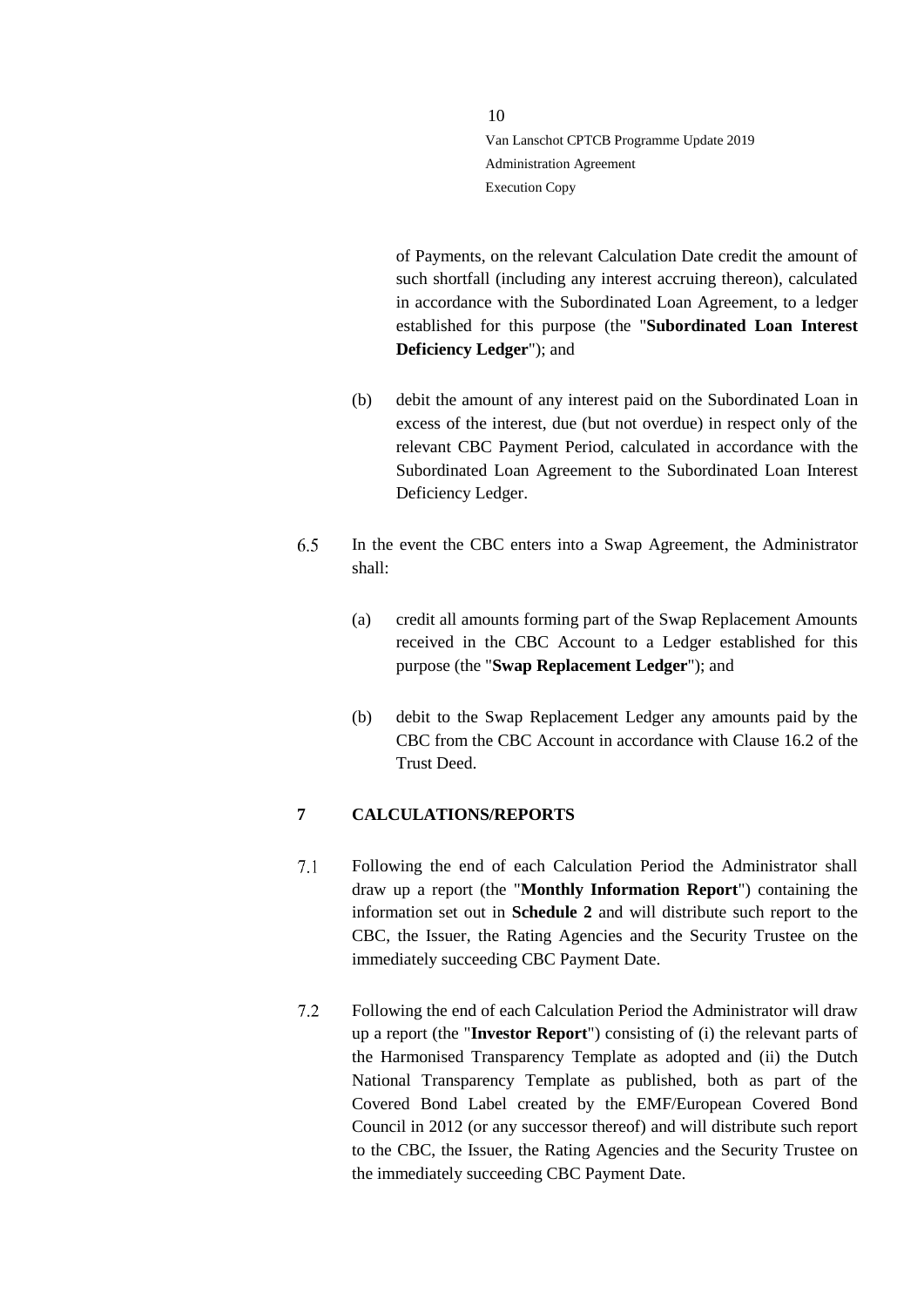## <span id="page-10-0"></span>**8 APPLICATION OF SUMS RECEIVED**

- 8.1 The Administrator shall apply all amounts received by the CBC and the Security Trustee under any of the Transaction Documents, if any, in accordance with the Trust Deed, including in particular, without limitation, Clauses 12, 13, 14, 15, 16 and 17 thereof.
- 8.2 The Administrator shall, if any corporate income tax is levied on the CBC, ensure that arrangements are made with the appropriate tax authorities that tax is due on a quarterly basis and shall make the relevant payments, on behalf of the CBC, in accordance with the applicable Priority of Payments as set forth in the Trust Deed.

## <span id="page-10-1"></span>**9 SWAP AGREEMENTS**

- $9.1$ In the event the CBC enters into a Swap Agreement, the Administrator will provide the services for the CBC as described in this Clause 9.
- 9.2 On each Calculation Date, and any other date required under any Swap Agreement, the Administrator shall calculate the amounts necessary to determine the amounts payable by the CBC to the Swap Counterparty or, as applicable, any Swap Counterparty and the amount payable by the Swap Counterparty or, as applicable, any Swap Counterparty to the CBC under any Swap Agreement on the next succeeding CBC Payment Date, in accordance with and subject to any Swap Agreement, which calculations and amounts will be notified to the Swap Counterparty.
- 9.3 The Administrator shall arrange for the payment by the CBC for value on the relevant due date of all amounts as are required to be paid under any Swap Agreement in accordance with and subject to the terms of such Swap Agreement, the Trust Deed and this Agreement.
- <span id="page-10-2"></span>Upon a downgrading of the Swap Counterparty under certain levels as 9.4 provided in any Swap Agreement, the Administrator shall take all steps reasonably required to be taken by the CBC and the Security Trustee to assist in enforcing the rights of the CBC and/or the obligations of the Swap Counterparty under the relevant Swap Agreement in such event.
- 9.5 In case of termination of any Swap Agreement, other than as described in Clause [9.4](#page-10-2) above, the Administrator shall take all steps reasonably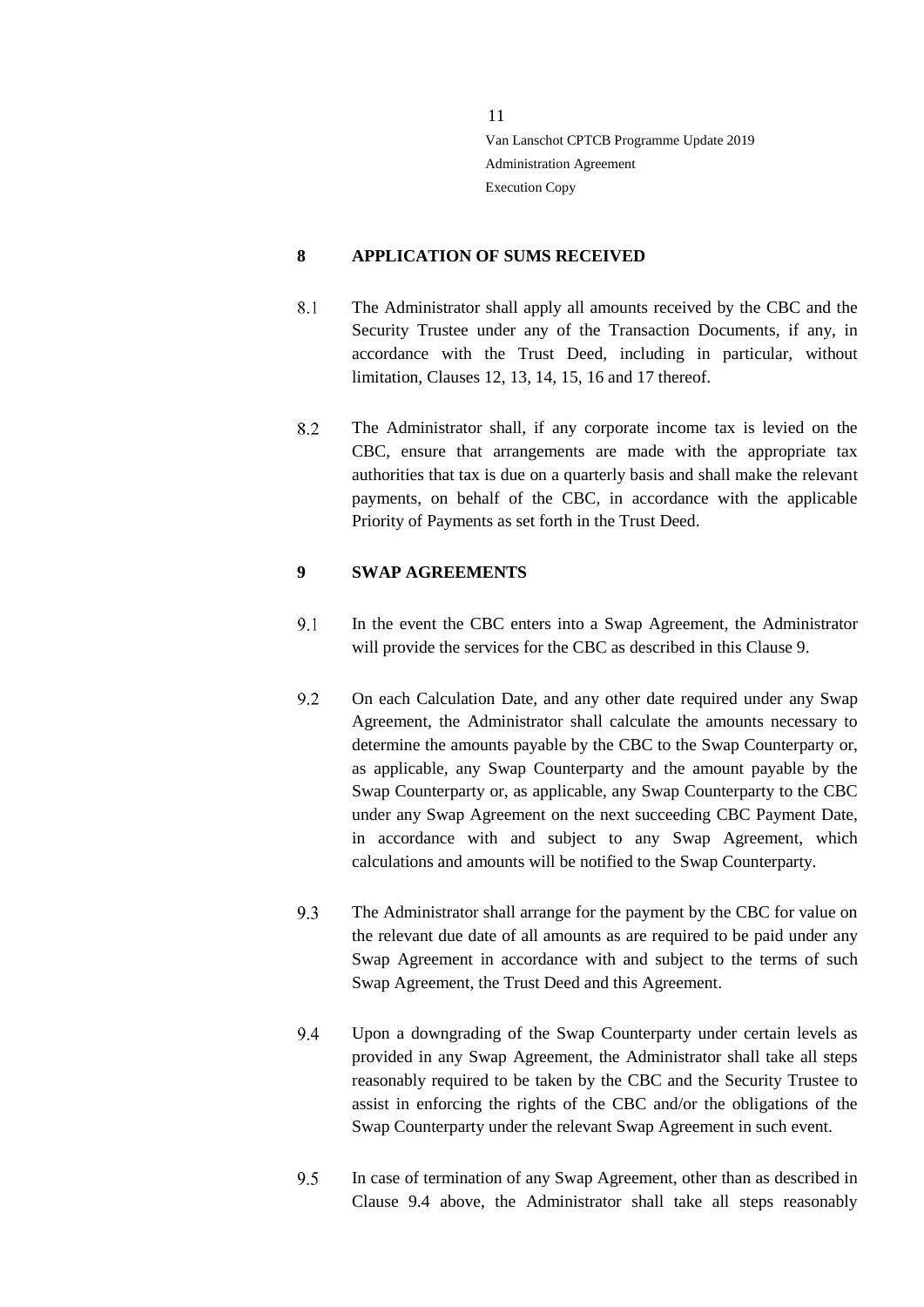required under such Swap Agreement (including delivery of a notice to the Swap Counterparty of any event which would result in an Early Termination Date (as defined in such Swap Agreement), at least two (2) Business Days prior to such Early Termination Date)) and in assisting the CBC and the Security Trustee in taking all actions required under such Swap Agreement, as a result of such termination.

If a Swap Counterparty is required to transfer collateral in accordance 96 with any Swap Agreement or pursuant to applicable law or regulation, the Administrator shall open a Swap Collateral Account with the CBC Account Bank.

#### <span id="page-11-0"></span>**10 CBC ACCOUNT AGREEMENT**

The Administrator shall do all acts and things required to be performed by the CBC in connection with the CBC Account Agreement.

#### <span id="page-11-1"></span>**11 RESERVE ACCOUNT**

The Administrator shall, on behalf of the CBC, credit and debit the Reserve Account in accordance with and subject to Clause 17 of the Trust Deed.

#### <span id="page-11-2"></span>**12 REPURCHASE**

If the Transferor is required to repurchase a Mortgage Receivable in accordance with and subject to Clause 5 of the Guarantee Support Agreement, the Administrator shall use its best efforts to procure that the CBC shall sell and re-assign such Mortgage Receivable. The Transferor has an obligation to inform or procure that the Servicer will inform, *inter alia*, the Administrator of such requirement to repurchase such Mortgage Receivable. The Administrator will notify the Servicer after the deed of repurchase and reassignment has been signed by the relevant parties which Relevant Mortgage Receivables have been reassigned by the CBC to the relevant Transferor.

#### <span id="page-11-3"></span>**13 NEW PURCHASES**

 $13.1$ If the Transferor offers for sale and assignment further Eligible Assets to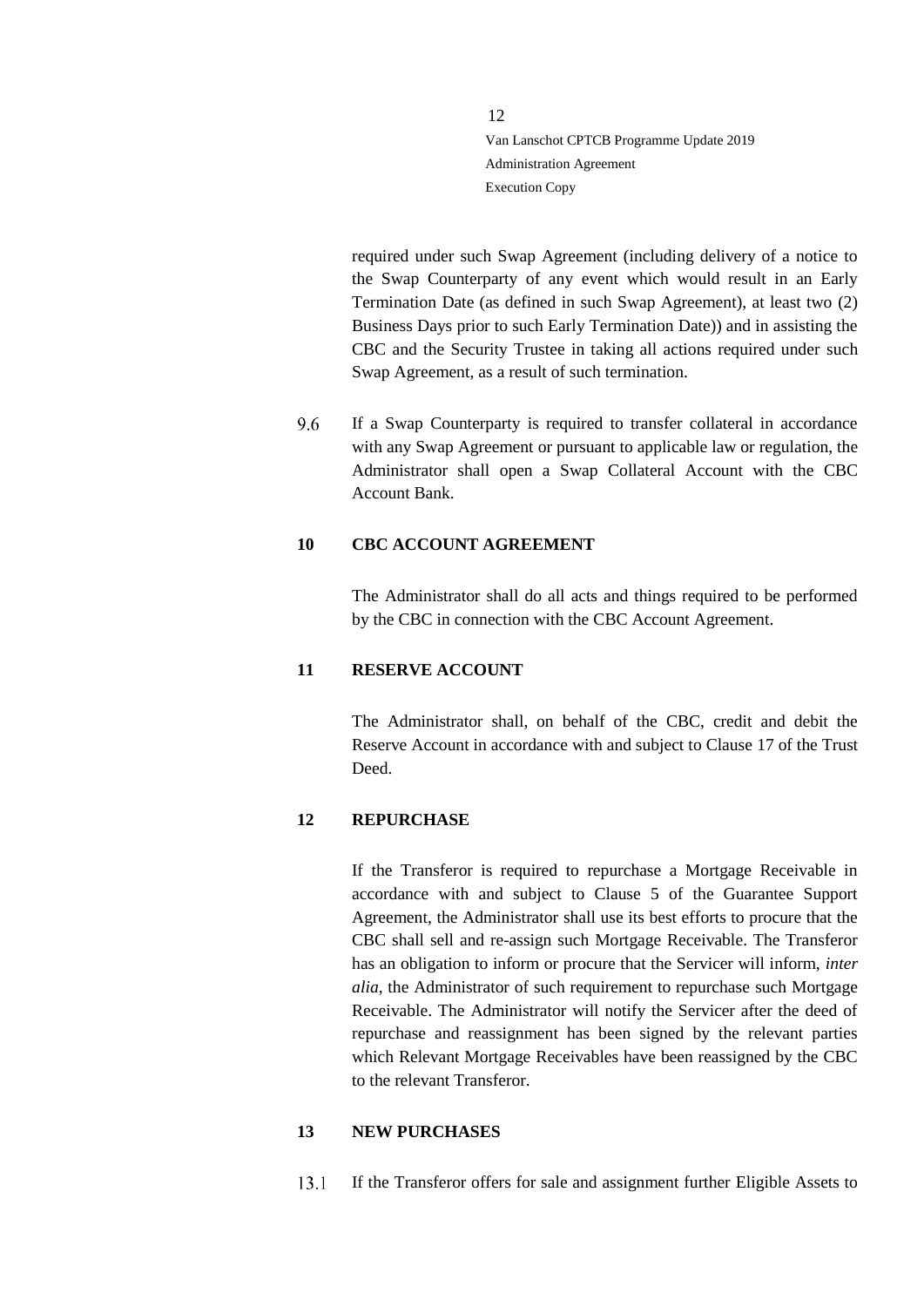the CBC in accordance with Clause 2.1 of the Guarantee Support Agreement, the Administrator shall (i) arrange for the purchase and acceptance of assignment by the CBC of the Eligible Assets in accordance with Clause 2 of the Guarantee Support Agreement and (ii) if requested by the CBC, request the Subordinated Loan Provider to grant a Subordinated Loan Advance in the form as agreed between the Subordinated Loan Provider and the CBC.

#### <span id="page-12-0"></span>**14 NO LIABILITY**

- $14.1$ Save as provided in Clause [3.4](#page-4-1) above, the Administrator shall not have any liability for the obligations of the CBC under any of the Transaction Documents or otherwise and nothing herein shall constitute a guarantee, or similar obligation, by the Administrator of the obligations of the CBC in respect thereof.
- 14.2 The Administrator shall not be liable in respect of any loss, liability, claim, expense or damage suffered or incurred by the CBC and/or the Security Trustee as a result of the performance of the CBC Services by the Administrator save where such loss, liability, claim, expense or damage is suffered or incurred as a result of any gross negligence (*grove nalatigheid*) or willful default (*opzet*) of the Administrator, as the case may be, or any material breach (*materiële toerekenbare tekortkoming*) by it or any sub-agent appointed by it, of the provisions of this Agreement.

## <span id="page-12-1"></span>**15 REMUNERATION**

The CBC shall pay to the Administrator for the performance of the CBC Services an administration fee as agreed upon in a separate fee letter dated 26 September 2014.

#### <span id="page-12-2"></span>**16 COSTS AND EXPENSES**

The Administrator shall be reimbursed by the CBC for all its reasonable out-of-pocket expenses incurred in the performance of its duties and responsibilities under this Agreement.

#### <span id="page-12-3"></span>**17 INFORMATION**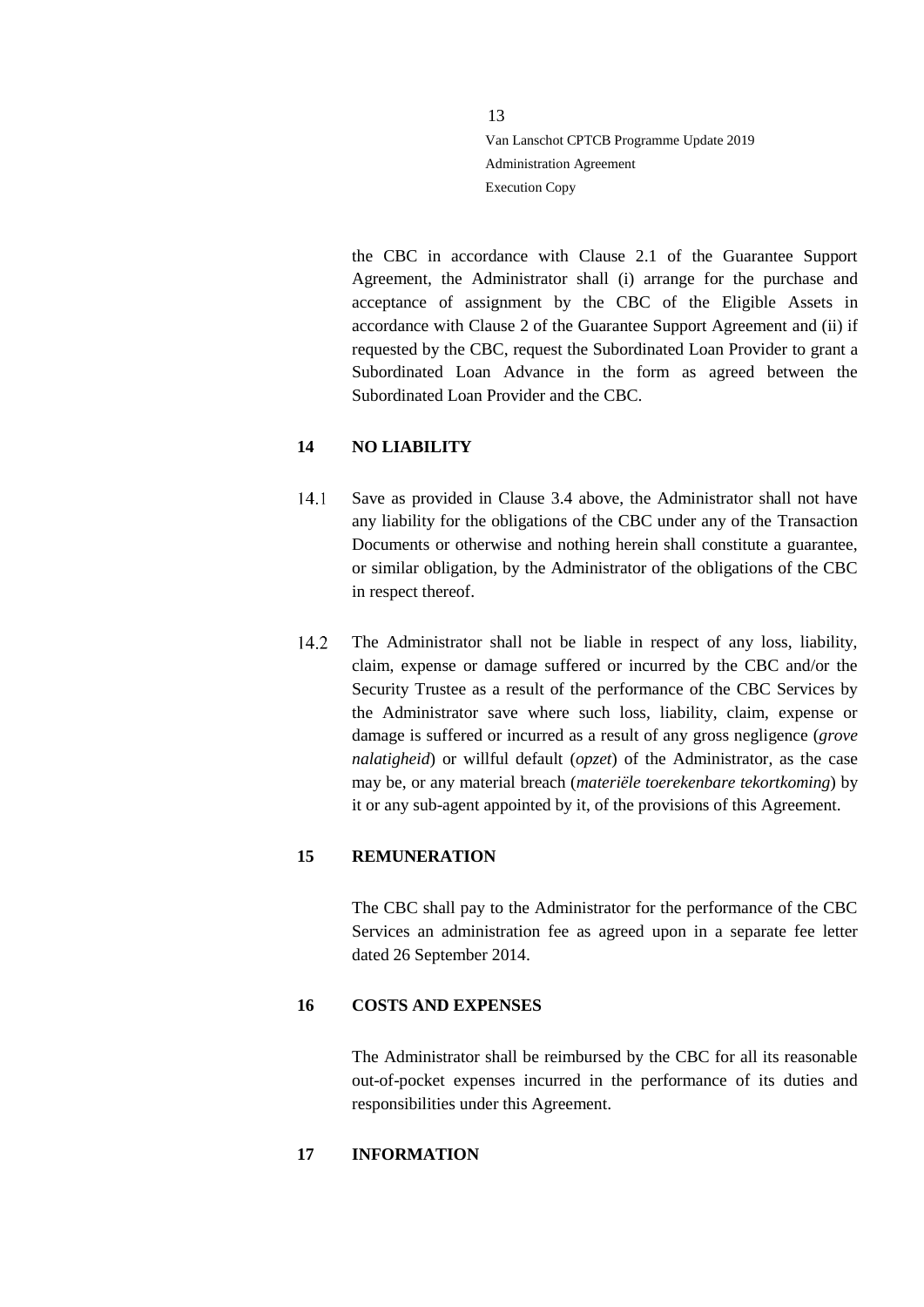#### **Bank Accounts Statements**

 $17.1$ The Administrator shall take all reasonable steps to ensure that the CBC Account Bank shall furnish statements in accordance with the CBC Account Agreement.

#### **Statutory Accounts**

- $17.2$ The Administrator shall (i) prepare a profit and loss account, balance sheet and directors' report and any other reports or information required by law to be attached thereto or incorporated therein for the CBC in respect of each accounting reference period of the CBC and (ii) shall cause such accounts to be audited by independent auditors approved by the Security Trustee and (iii) shall procure so far as it is able to do so that such auditors of the CBC shall make a report thereon as required by law and copies of all such documents shall be delivered to the Security Trustee and the Rating Agencies as soon as practicable after the end of each financial year of the CBC. For these purposes the Security Trustee approves PricewaterhouseCoopers Accountants N.V. as the independent auditor of the CBC.
- 17.3 The Administrator will, at the same time as they are dispatched to the CBC's shareholder, deliver to the Security Trustee and the Rating Agencies a copy of the CBC's annual audited consolidated balance sheet and profit and loss account and directors' report together with any other documents annexed thereto and any interim statement of results for each such person prepared on a consolidated basis.

#### **Access to books and records**

 $17.4$ The Administrator shall, subject to all applicable laws, permit the independent auditors of the CBC and any other person nominated by the Security Trustee at any time upon reasonable notice to have access to all books of record and accounts relating to the administration of the CBC Services, respectively and related matters in accordance with this Agreement.

#### **Statutory obligations**

17.5 The Administrator will use its reasonable endeavours, on behalf of the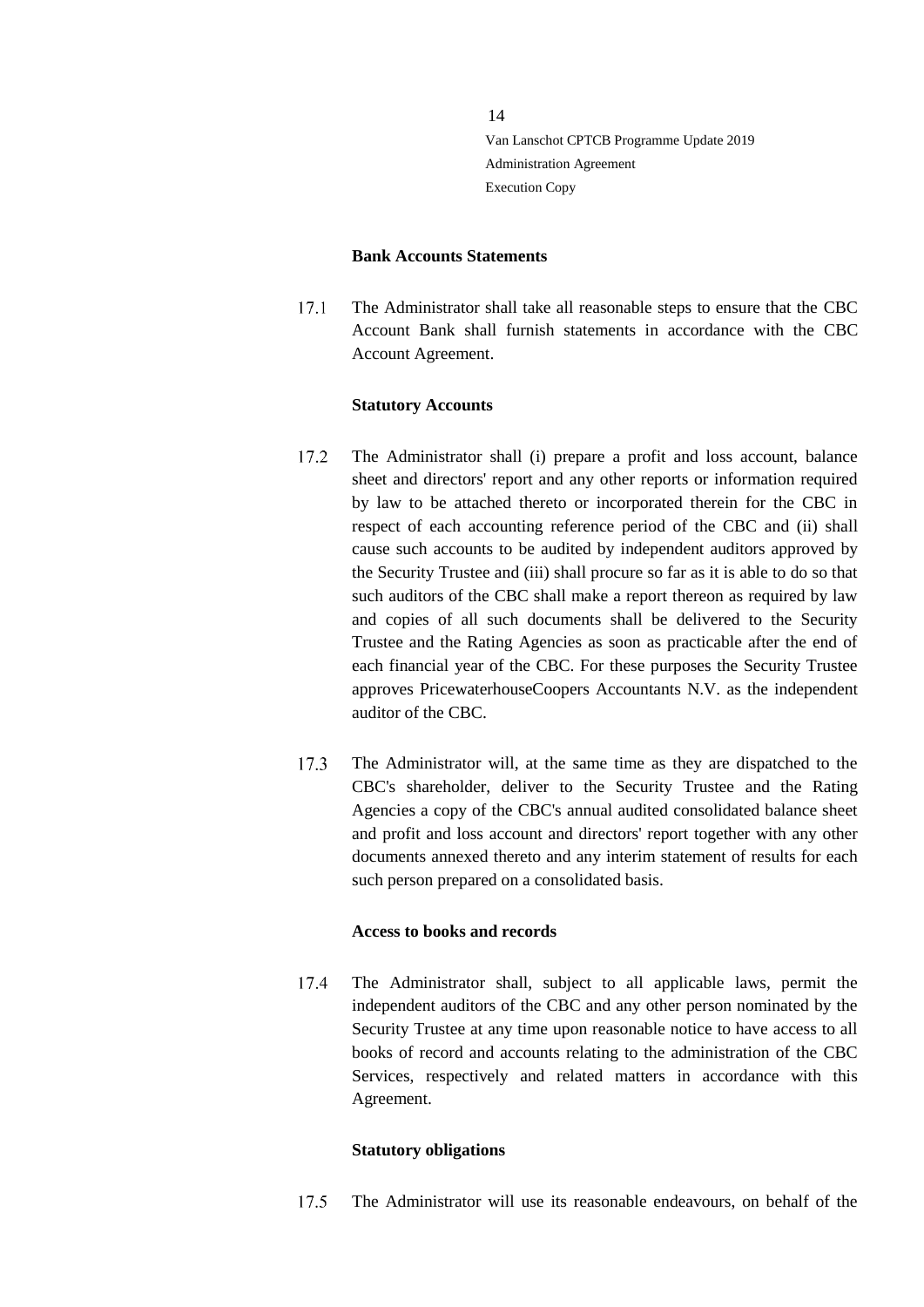CBC, to prepare or procure the preparation of and file all reports, annual returns, statutory forms and other returns which the CBC is required by law to prepare and file.

#### **Further information**

17.6 The Administrator shall prepare and deliver to the CBC and/or the Security Trustee and/or the Rating Agencies such further information and/or reports whether in writing or otherwise as the CBC and/or the Security Trustee and/or the Rating Agencies may reasonably require.

## <span id="page-14-0"></span>**18 DATA PROTECTION**

- 18.1 Each of the parties to this Agreement will use all reasonable endeavours to ensure that the arrangements contemplated by this Agreement shall not conflict with the provisions of any applicable data protection act or regulation, such as the Implementation Act GDPR and the General Data Protection Regulation.
- 18.2 In case a Borrower makes use of his right to request access to personal data in accordance with article 15 of the General Data Protection Regulation in connection with any Mortgage Receivable, the parties to this Agreement will use all reasonable endeavours to ensure that the party who has been requested by such Borrower to grant access to personal data can comply with such request.
- 18.3 If at any time this Agreement or any other Transaction Document entered into by any of the parties to this Agreement and the arrangements laid down herein and therein need to be modified as a result of the General Data Protection Regulation, the Implementation Act GDPR or any other applicable data protection act or regulation, the parties hereto will cooperate with and agree to any such modification in order to enable each of the parties to this Agreement to comply with any requirements which apply to it under the General Data Protection Regulation, the Implementation Act GDPR or such other applicable data protection act or regulation.

#### <span id="page-14-1"></span>**19 COVENANTS OF THE ADMINISTRATOR**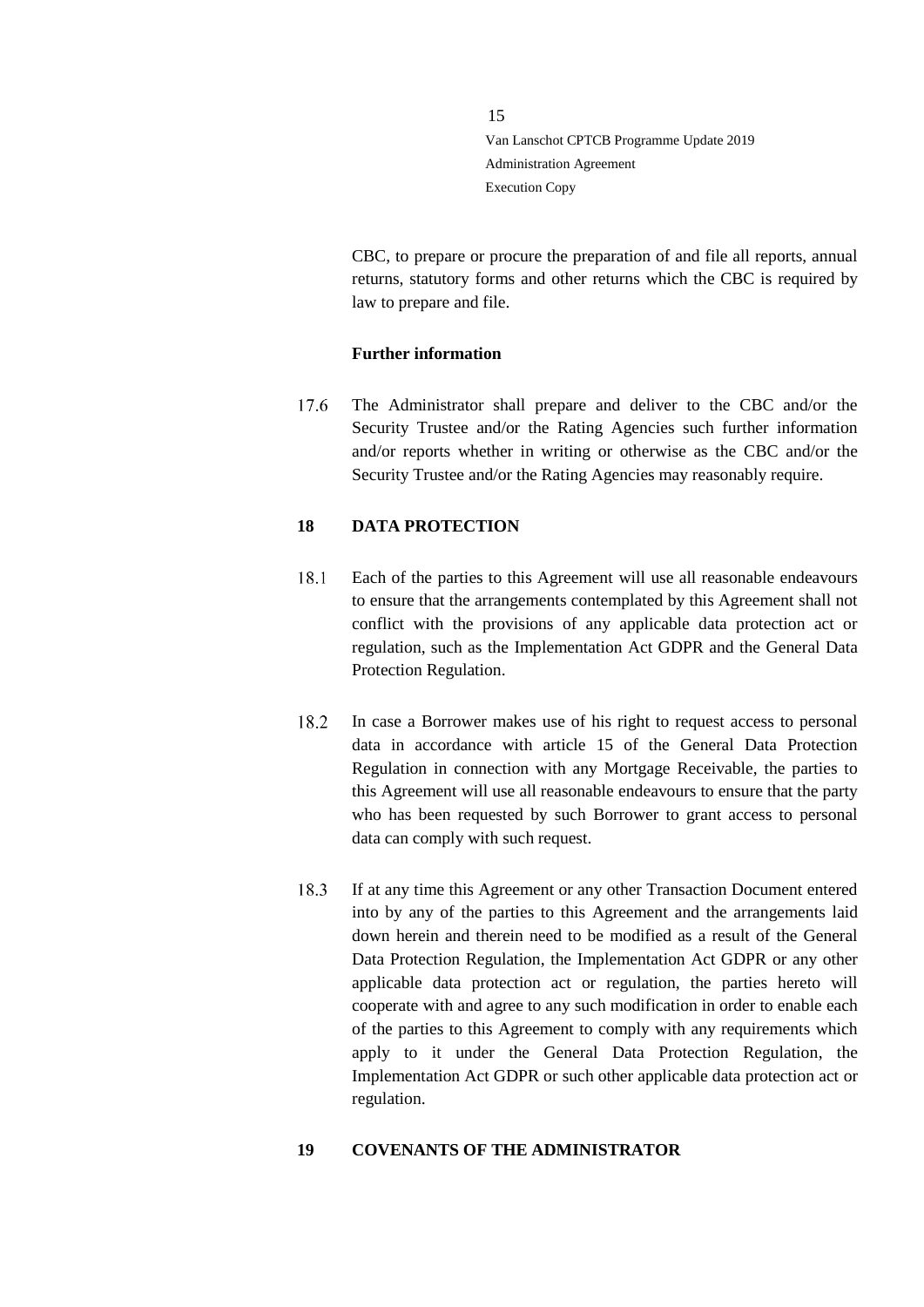The Administrator hereby covenants with each of the CBC and the Security Trustee without prejudice to any of its specific obligations hereunder that:

- (a) it will comply with any proper directions, orders and instructions which the CBC or the Security Trustee may from time to time give to it in accordance with the provisions of this Agreement (and in the event of any conflict those of the Security Trustee shall prevail);
- (b) it will use its best endeavours to keep in force all licences, approvals, authorisations and consents which may be necessary in connection with the performance of the CBC Services;
- (c) it will not knowingly fail to comply with any legal requirements in the performance of the CBC Services;
- (d) it will make all payments required to be made by it on behalf of the CBC pursuant to this Agreement on the due date for payment thereof for value on such day without set-off or counterclaim;
- (e) it will inform the Security Trustee of any legal proceedings against it or the Transferor which could have an impact on the CBC Services to be performed by it; and
- (f) it will not knowingly create or permit to subsist any encumbrance in relation to the CBC Transaction Accounts or on any of the other assets of the CBC, other than as created under the Pledge Agreements.

#### <span id="page-15-0"></span>**20 SERVICES NON-EXCLUSIVE**

Nothing in this Agreement shall prevent the Administrator from rendering services similar to those provided for in this Agreement to other persons, firms or companies or from carrying on business similar to or in competition with the business of the CBC.

#### <span id="page-15-1"></span>**21 TERMINATION**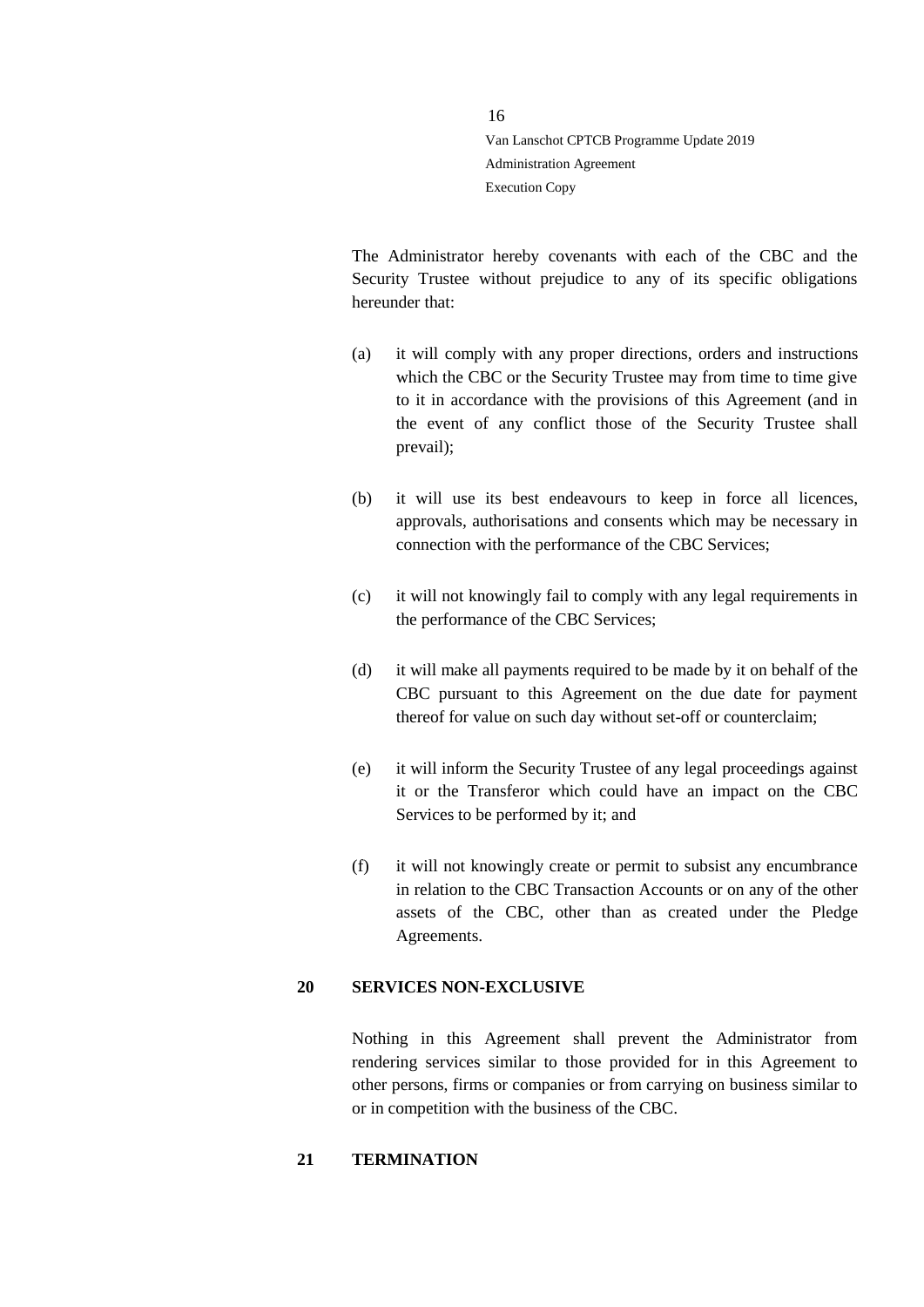- <span id="page-16-1"></span><span id="page-16-0"></span>21.1 If any of the following events shall occur:
	- (a) a default is made by the Administrator in the payment on the due date of any payment due and payable by itself or by it in respect of any payments it will make on behalf of the CBC under this Agreement, to the extent the funds thereto are available, and such default continues unremedied for a period of ten (10) Business Days after the earlier of (i) the Administrator becoming aware of such default and (ii) receipt by the Administrator of written notice by the CBC or the Security Trustee requiring the same to be remedied; or
	- (b) a default, including a persistent default or a series of persistent defaults, is made by the Administrator in the performance or observance of any of its other covenants and obligations under this Agreement, which in the opinion of the Security Trustee is materially prejudicial to the interests of the Secured Parties and (except where, in the reasonable opinion of the Security Trustee, such default is incapable of remedy, when no such continuation and/or notice as is hereinafter mentioned will be required) such default continues unremedied for a period of ten (10) Business Days after the earlier of (i) the Administrator becoming aware of such default and (ii) receipt by the Administrator of written notice from the CBC or the Security Trustee requiring the same to be remedied; or
	- (c) the Administrator takes any corporate action or other steps are taken or legal proceedings are started or threatened against it for its dissolution (*ontbinding*) and liquidation (*vereffening*); or
	- (d) the Administrator has taken any corporate action or any steps have been taken or legal proceedings have been instituted against it for its suspension of payments (*(voorlopige) surseance van betaling*) or for its bankruptcy (*faillissement*) or for any analogous insolvency proceedings under any applicable law or for the appointment of a receiver or a similar officer of its or any or all of its assets; or
	- (e) at any time it becomes unlawful for the Administrator to perform all or a material part of its obligations hereunder,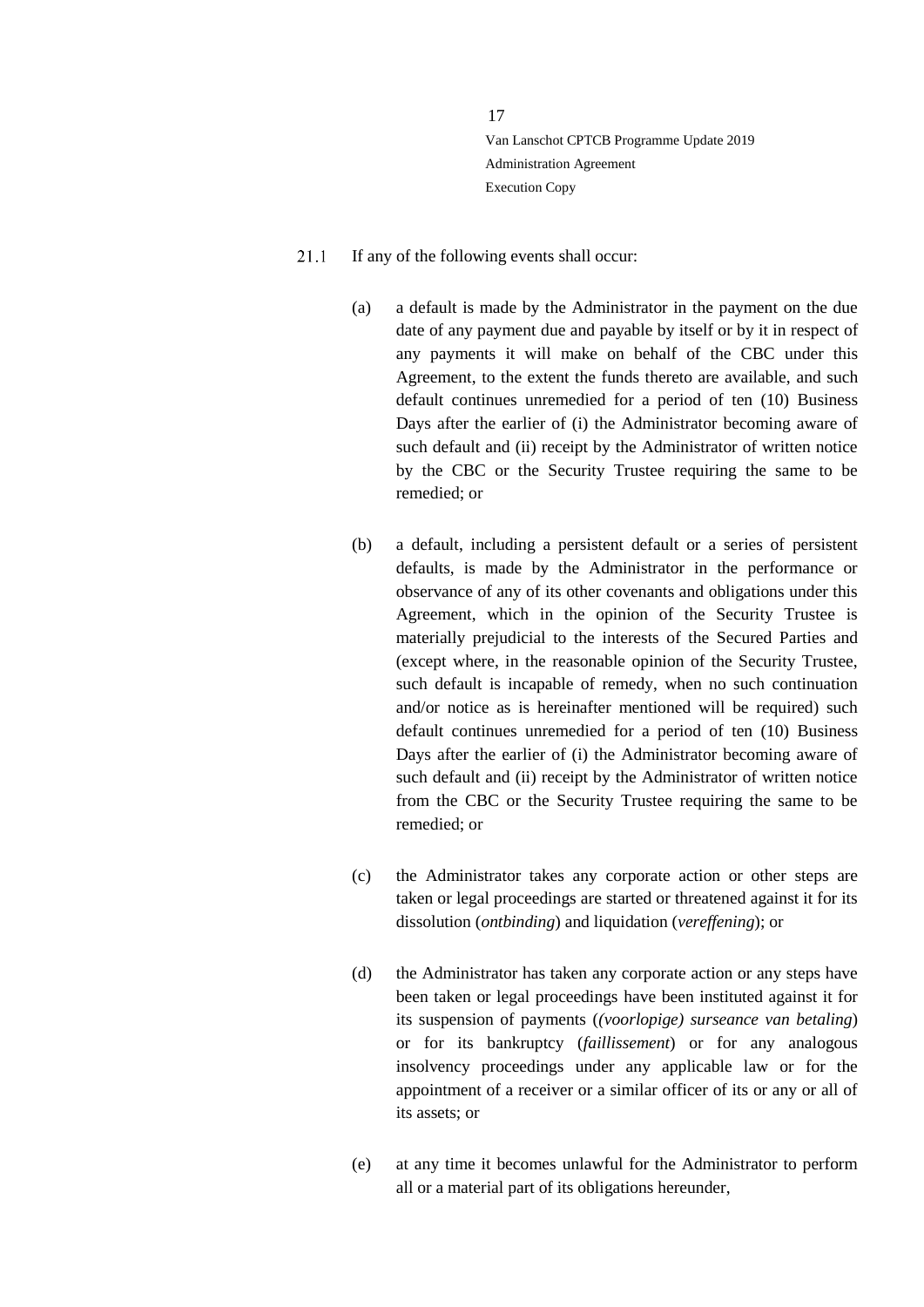then the Security Trustee or the CBC (with the consent of the Security Trustee) may, at once or at any time thereafter while such default continues, by notice in writing to the Administrator, terminate this Agreement with effect from a date (not earlier than the date of the notice) specified in the notice with respect to the Administrator. For the avoidance of doubt, in such an event a substitute administrator shall be appointed by the CBC, or, as the case may be, the Security Trustee, provided that (i) such appointment shall be effective not later than the date of termination of the Agreement, (ii) such substitute administrator enters into an agreement substantially on the terms of this Agreement and (iii) the Administrator shall not be released from its obligations under this Agreement until such substitute administrator has entered into such new agreement.

- 21.2 On and after termination of its appointment under this Agreement pursuant to Clause [21.1](#page-16-0) and [21.5](#page-18-0) all authority and power of the Administrator under this Agreement shall terminate and be of no further effect and the Administrator shall not thereafter hold itself out in any way as the agent of the CBC or the Security Trustee.
- $21.3$ Upon termination of its appointment under this Agreement pursuant to Clause [21.1](#page-16-0) and [21.5](#page-18-0) the Administrator shall forthwith deliver to the Security Trustee or such person as the Security Trustee shall direct all books of account, papers, records, registers, correspondence and documents in its possession or under its control relating to the affairs of or belonging to the CBC or the Security Trustee, any moneys then held by the Administrator on behalf of the CBC and/or the Security Trustee and any other assets of the CBC or the Security Trustee and shall take such further action as the CBC or the Security Trustee may reasonably direct. The Administrator will indemnify the CBC for all costs resulting from termination of this Agreement pursuant to Clause [21.1](#page-16-0) and [21.5.](#page-18-0)
- $21.4$ Upon termination of its appointment under this Agreement pursuant to Clause [21.1](#page-16-0) and 21.5 , the Security Trustee and the CBC shall notify the Rating Agencies and appoint a substitute administrator and such substitute administrator shall enter into an agreement with the CBC and the Security Trustee substantially on the terms of this Agreement. The CBC shall, promptly following the execution of such agreement, pledge its interest in such agreement in favour of the Security Trustee on the terms of the Security Trustee Rights Pledge Agreement to the satisfaction of the Security Trustee. The CBC shall notify the Rating Agencies of the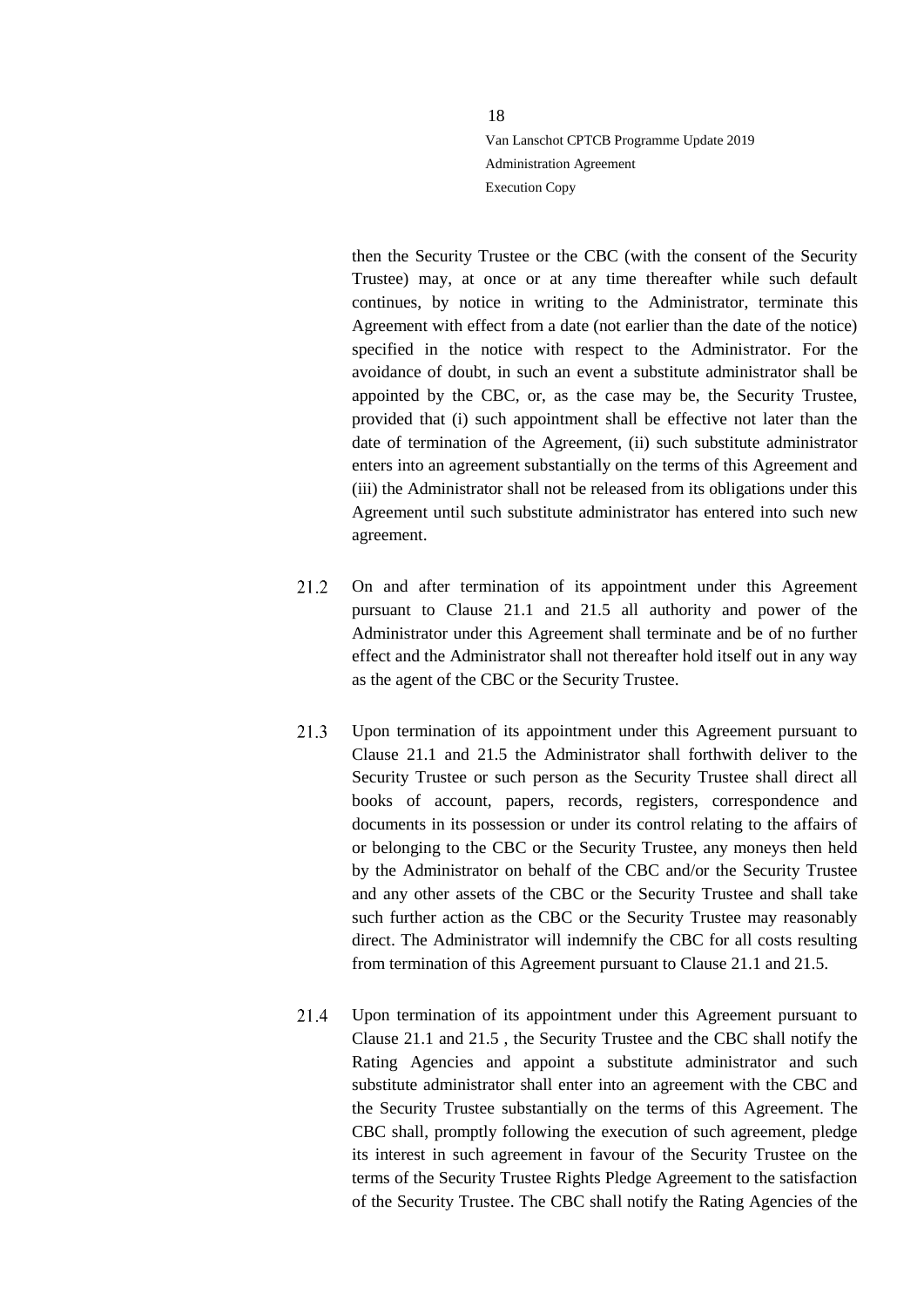identity of such substitute administrator following appointment thereof.

- <span id="page-18-1"></span><span id="page-18-0"></span>21.5 This Agreement may be terminated upon the expiry of not less than twelve (12) months' notice of termination given by the Administrator to each of the CBC and the Security Trustee, or by the CBC to each of the Administrator and the Security Trustee, provided that:
	- (a) the Security Trustee consents in writing to such termination;
	- (b) the Administrator shall not be released from its obligations under this Agreement until a substitute Administrator has entered into an agreement as provided for in Clause 21.4 above;
	- (c) a Rating Agency Confirmation is obtained in respect of such termination and appointment, unless otherwise agreed by an Extraordinary Resolution; and
	- (d) any costs involved in arranging for the appointment of a substitute administrator shall be for the Administrator.
- The Administrator shall deliver to the CBC, the Security Trustee, each 21.6 Swap Counterparty, if any, and the Rating Agencies as soon as reasonably practicable but in any event within five (5) days of becoming aware thereof a notice of any Administrator Termination Event set forth in Clause [21.1](#page-16-0) above or any Event of Default (as defined in Condition 10) or any event which with the giving of notice or lapse of time or certification would constitute the same.
- 21.7 Termination of the appointment of the Administrator under this Agreement shall be without prejudice to liabilities of the CBC or the Security Trustee due to the Administrator incurred before the date of such termination and vice versa. The Administrator shall have no right of setoff in respect of such amounts against amounts held by it on behalf of or otherwise owed to the CBC.
- 21.8 This Agreement shall terminate at such time as neither the CBC nor the Security Trustee has any further interest in any of the Transferred Assets or, if later, upon discharge of all Security Trustee Secured Liabilities.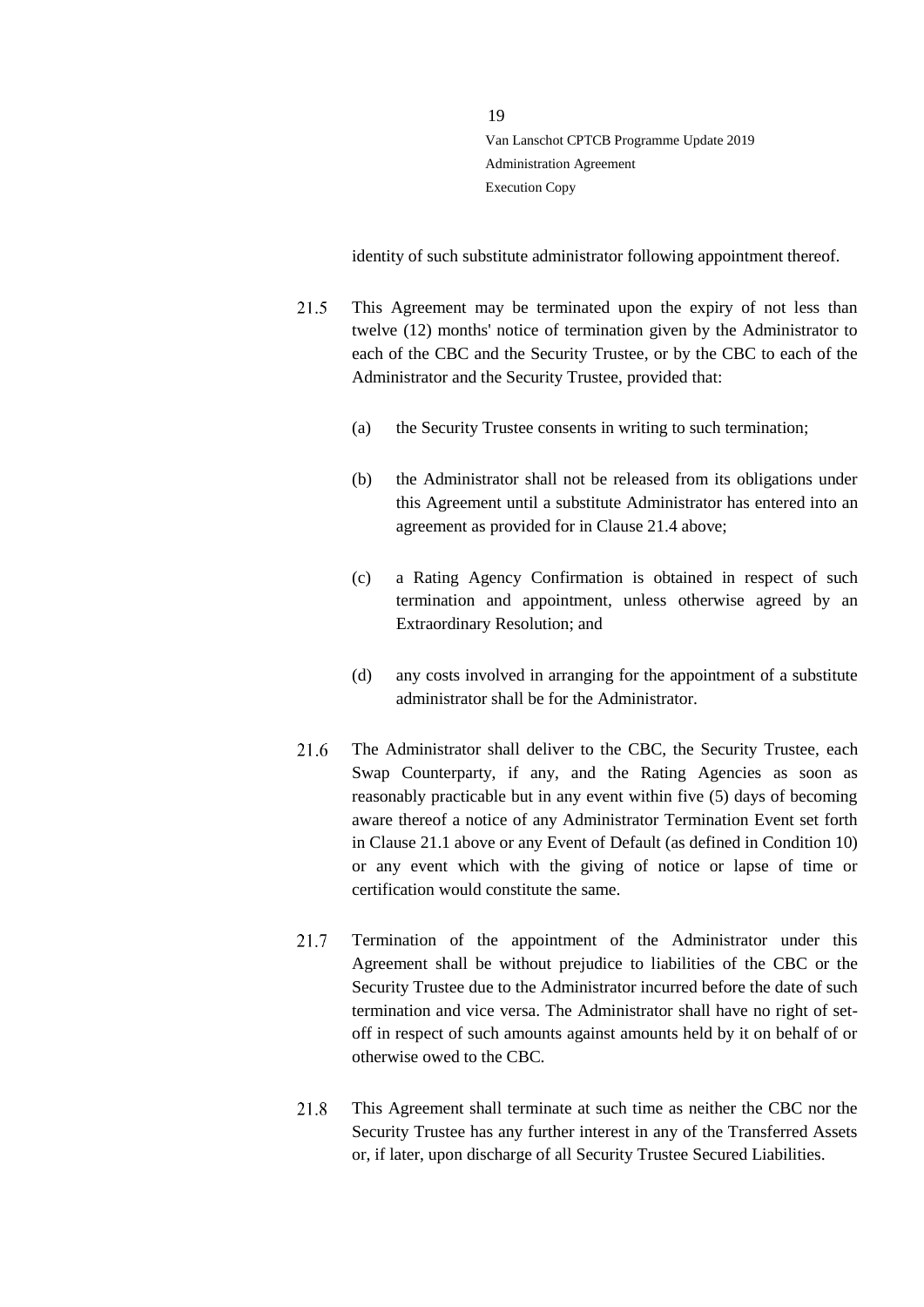- 21.9 On termination of the appointment of the Administrator under the provisions of this Clause [21,](#page-15-1) the Administrator shall be entitled to receive all fees and other moneys accrued up to the date of termination but shall not be entitled to any other or further compensation. Such moneys so payable to the Administrator shall be paid by, or on behalf of, the CBC or the Security Trustee, as the case may be, on the dates on which they would otherwise have fallen due hereunder. For the avoidance of doubt such termination shall not affect the Administrator's rights to receive payment of all amounts, if any, due to it by the CBC other than under this Agreement.
- Any provision of this Agreement which by its terms is intended to continue after termination of the Agreement shall remain in full force and effect notwithstanding termination.

#### <span id="page-19-0"></span>**22 SECURITY TRUSTEE**

- $22.1$ Upon receipt of a notice from the Security Trustee, the Administrator shall be required to act thereafter as the Administrator of the Security Trustee in relation to payments to be made by or on behalf of the Security Trustee under the provisions of the Trust Deed, *mutatis mutandis*, on the terms provided in this Agreement (save that the Security Trustee's liability under any provision hereof for the indemnification of the Administrator shall be limited to the amount for the time being received or recovered by the Security Trustee under the Pledge Agreements subject to the priority of payments set forth in Clause 14 of the Trust Deed) and acting as such the Administrator shall have due regard to the interests of the Secured Parties.
- $22.2$ Nothing herein contained shall impose any obligation or liability on the Security Trustee to assume or perform any of the obligations of the CBC or the Administrator hereunder or render it liable for any breach thereof.

# <span id="page-19-1"></span>**23 FURTHER ASSURANCE**

<span id="page-19-2"></span>The parties hereto agree that they will co-operate fully to do all such  $23.1$ further acts and things and execute any further documents as may be necessary or desirable to give full effect to the arrangements contemplated by this Agreement.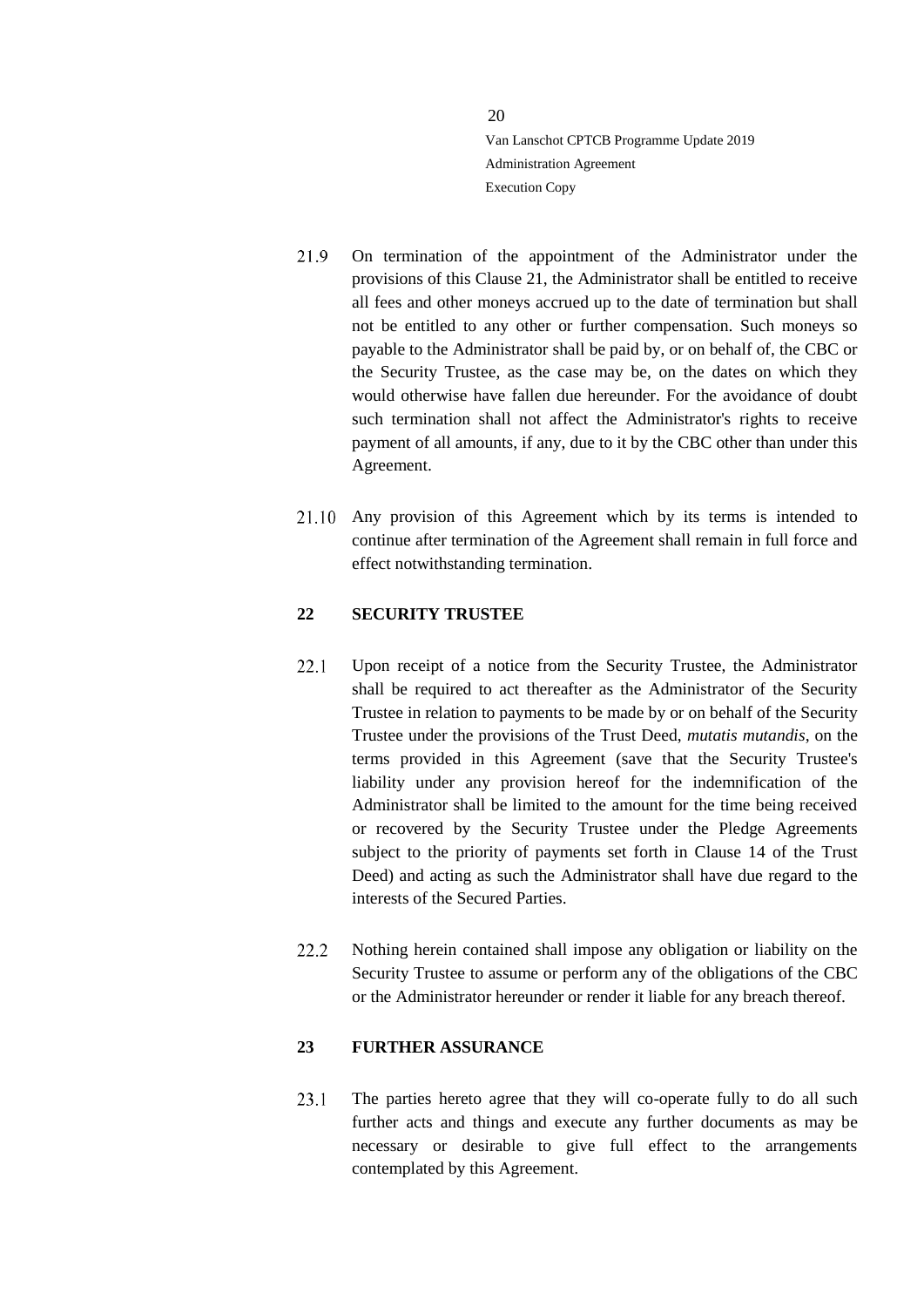$23.2$ Without prejudice to the generality of Clause [23.1](#page-19-2) above, the CBC and the Security Trustee shall upon the reasonable request by the Administrator give to such person such further powers of attorney or other written authorisations or mandates and instruments as are necessary to enable the Administrator to perform, provided that the scope and contents of such powers, authorisations, mandates or instruments shall not contravene the provisions of any of the Transaction Documents.

#### <span id="page-20-0"></span>**24 NOTICES**

- $24.1$ The Security Trustee shall endeavour to contact the Director of the CBC by facsimile or email as soon as possible after becoming aware of any default in respect of which a notice is to be given pursuant to Clause [21.1](#page-16-0) [\(a\)](#page-18-1) and [\(b\)](#page-16-1) of this Agreement.
- 24.2 The Administrator shall, while any Covered Bond remains outstanding, give prompt notice to the CBC, the Security Trustee and the Rating Agencies of:
	- (a) the Covered Bonds being redeemed or written-off in full in accordance with their respective terms and conditions;
	- (b) the occurrence of an Assignment Notification Event; and
	- (c) any Event of Default under the Covered Bonds.

# <span id="page-20-1"></span>**25 NO ASSIGNMENT**

- $25.1$ Without prejudice to the rights of pledge created under the Security Trustee Rights Pledge Agreement, the CBC may not assign or transfer any of its rights and obligations under this Agreement without the prior written consent of the Security Trustee and the Administrator except in accordance with the Transaction Documents.
- 25.2 The Administrator may not assign or transfer any of its rights and obligations under this Agreement without the prior written consent of the CBC and the Security Trustee except in accordance with the Transaction Documents.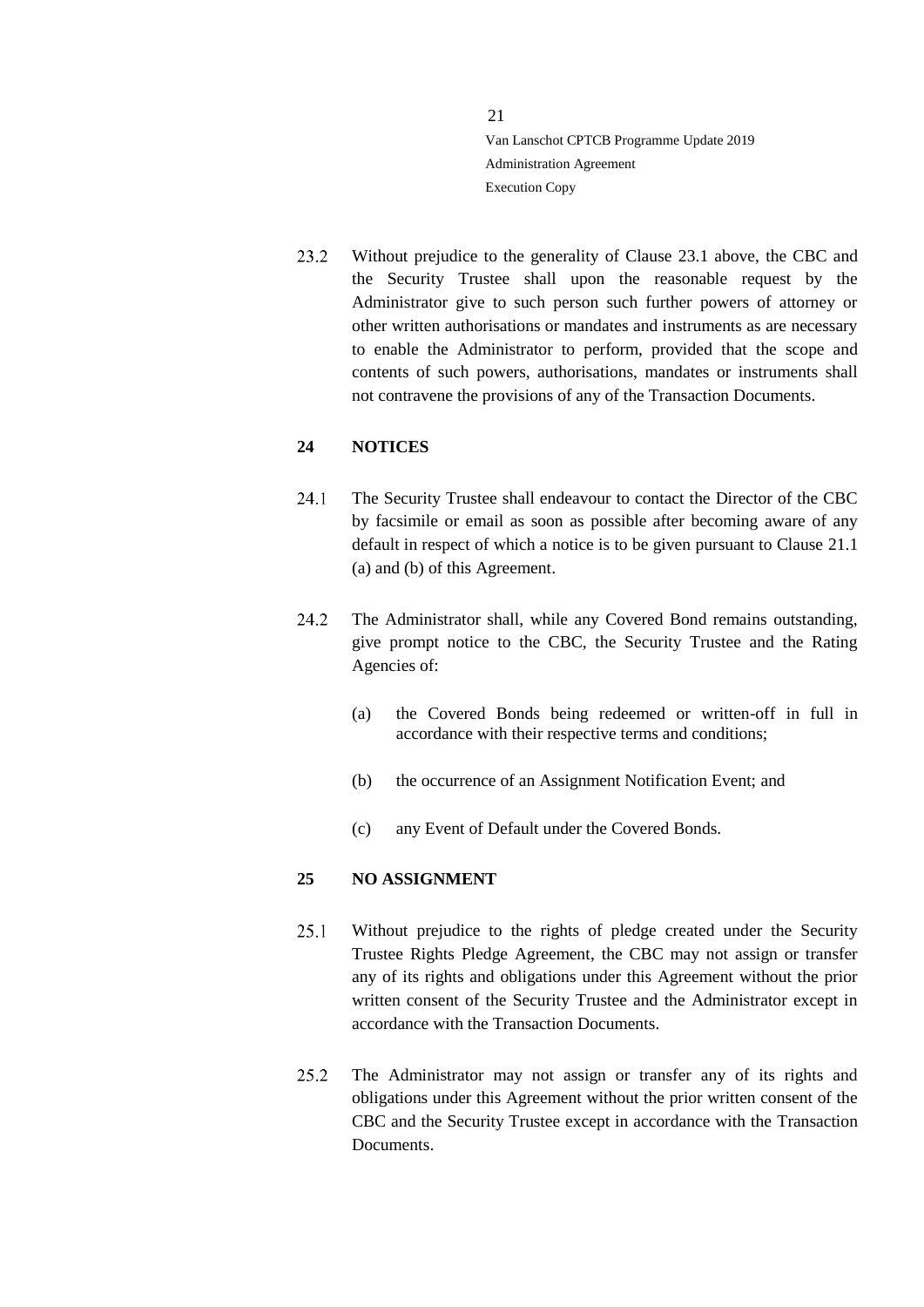#### <span id="page-21-0"></span>**26 NO DISSOLUTION, NO NULLIFICATION**

To the extent permitted by law, the parties hereby waive their rights pursuant to articles 6:265 to 6:272 inclusive of the Dutch Civil Code to dissolve (*ontbinden*), or demand in legal proceedings the dissolution (*ontbinding*) of, this Agreement. Furthermore, to the extent permitted by law, the parties hereby waive their rights under article 6:228 of the Dutch Civil Code to nullify, or demand in legal proceedings the nullification of, this Agreement on the ground of error (*dwaling*).

#### <span id="page-21-1"></span>**27 GOVERNING LAW AND JURISDICTION**

- 27.1 This Agreement, including Clause [27.2](#page-21-2) hereof, and any non-contractual obligations arising out of or in connection with this Agreement shall be governed by and construed in accordance with the laws of the Netherlands.
- <span id="page-21-2"></span>27.2 Any disputes arising out of or in connection with this Agreement including, without limitation, any disputes relating to or any noncontractual obligations arising out of or in connection with this Agreement shall be submitted to the exclusive jurisdiction of the competent court in Amsterdam, the Netherlands.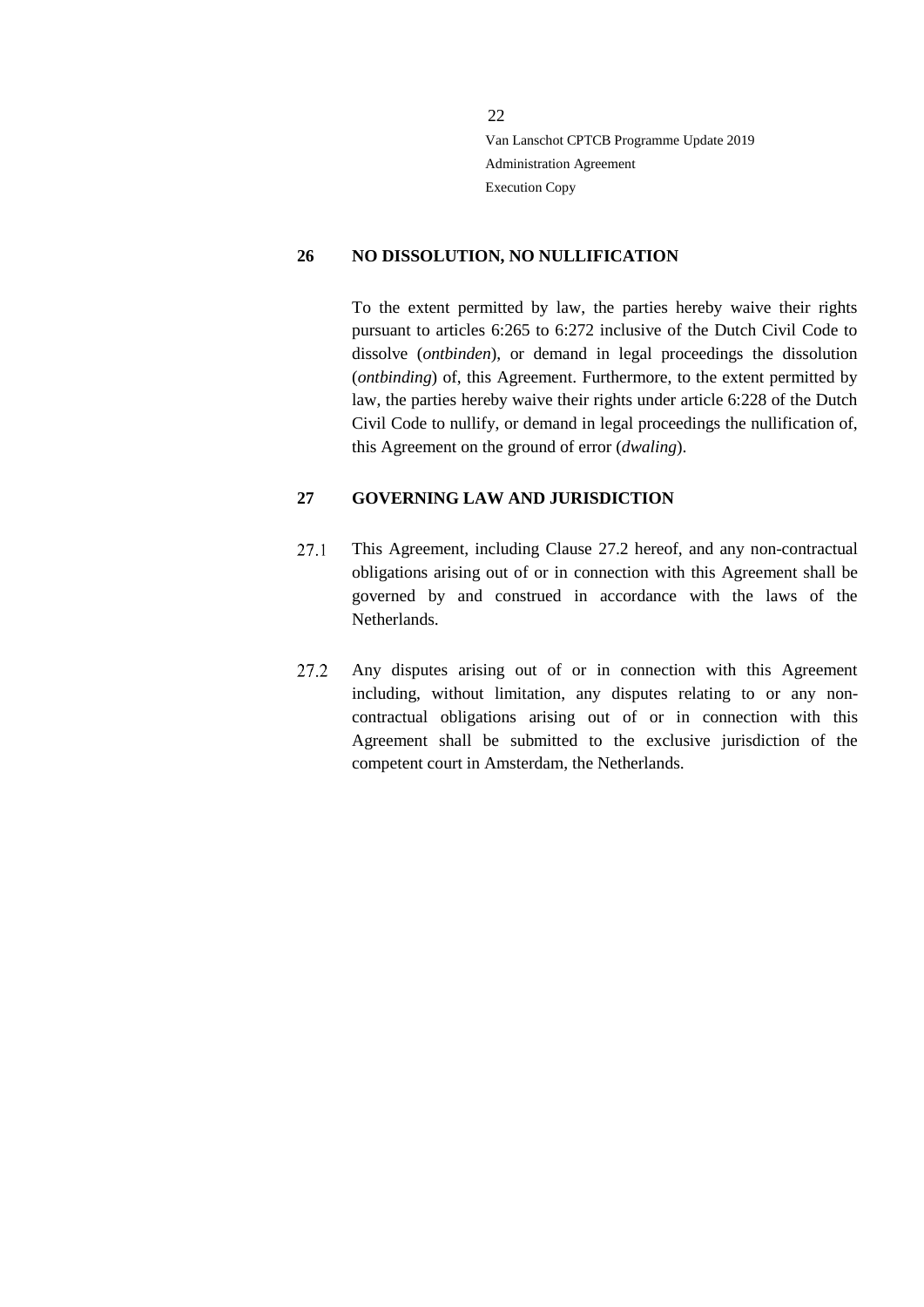**THIS AGREEMENT HAS BEEN LASTLY AMENDED AND RESTATED BY THE PARTIES HERETO PURSUANT TO THE DEED OF AMENDMENT DATED 15 JULY 2019 AND WHICH DEED OF AMENDMENT HAS BEEN SIGNED BY THE PARTIES HERETO.** 

# **INTERTRUST ADMINISTRATIVE SERVICES B.V.**

# **VAN LANSCHOT CONDITIONAL PASS-THROUGH COVERED BOND COMPANY B.V.**

#### **VAN LANSCHOT N.V.**

**STICHTING SECURITY TRUSTEE VAN LANSCHOT CONDITIONAL PASS-THROUGH COVERED BOND COMPANY**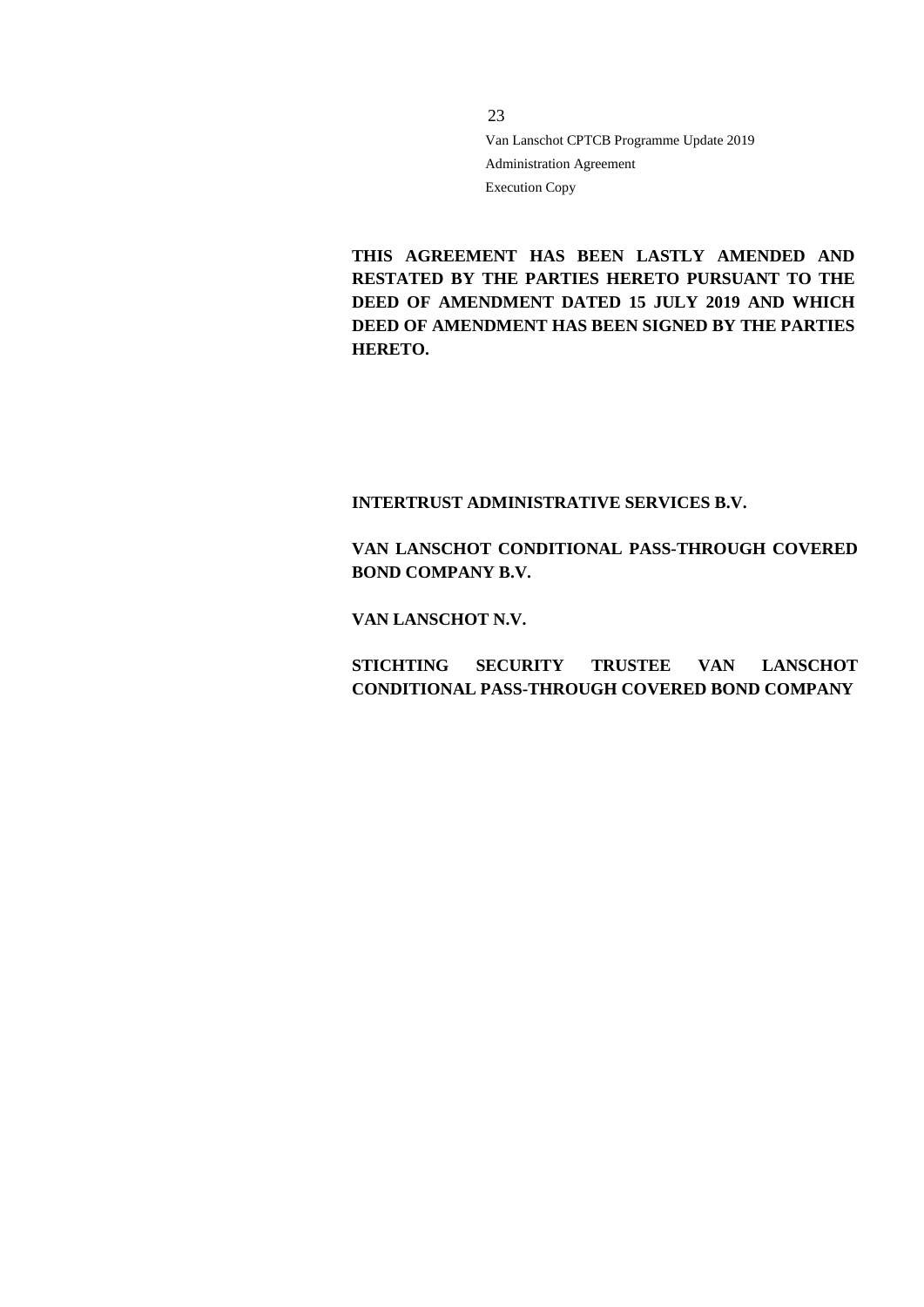#### **SCHEDULE 1**

## **CBC Services**

The Administrator shall:

- (a) provide administration, calculation and cash management services to the CBC on a day to day basis, including, without limitation, all calculations to be made in respect of the Covered Bonds and the Transaction Documents;
- (b) keep records for all taxation purposes including VAT;
- (c) operate the CBC Transaction Accounts and ensure that payments are made into and from such accounts in accordance with this Agreement, the CBC Account Agreement and the Trust Deed provided however that nothing herein shall require the Administrator to make funds available to the CBC to enable such payments to be made other than as expressly required by the provisions of this Agreement or any of the Transaction Documents;
- (d) assist the independent auditors of the CBC and provide information to them upon reasonable request;
- (e) make all filings, give all notices and make all registrations and other notifications required pursuant to applicable law in the day to day operation of the business of the CBC;
- (f) arrange for all payments due to be made by the CBC under any of the Transaction Documents to be made provided that such moneys are at the relevant time available to the CBC and provided further that nothing herein shall constitute a guarantee by the Administrator of all or any of the obligations of the CBC under any of the Transaction Documents;
- (g) keep general books of account and records of the CBC; provide accounting services, including reviewing receipts and payments, supervising and assisting in the preparation of interim statements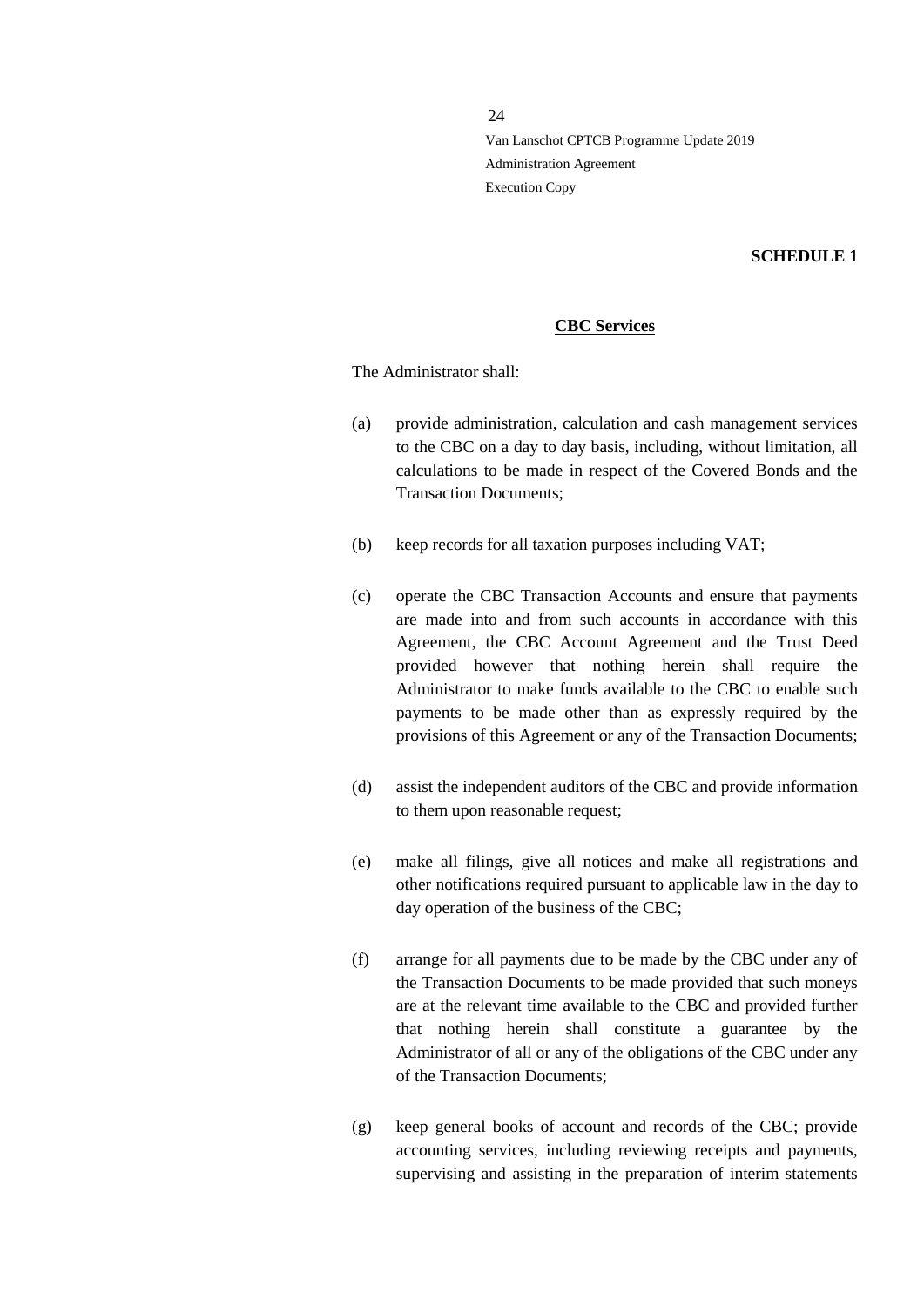and final accounts, supervising and assisting in the preparation of tax returns;

- (h) make all returns and filings required pursuant to applicable law to be made by the CBC;
- (i) provide secretarial and administration services to the CBC including the keeping of all registers and the making of all returns required by Dutch law or by Dutch regulatory authorities, cooperate in the convening of board and general meetings and provide registered office facilities;
- (j) do such acts and things (other than being liable for the payment of principal or interest on any Covered Bond) that are required to be done by the CBC pursuant to the Conditions;
- (k) on behalf of the CBC or the Security Trustee, pay, or procure the payment of, all costs and expenses incurred in the performance of the Administrator's duties hereunder including without limitation:
	- i all taxes which may be due or payable by the CBC and (if any) the Security Trustee;
	- ii all registration, transfer, filing and other fees, stamp duty and other charges payable in respect of the acceptance by the CBC of the transfer of the Transferred Assets and/or any rights relating thereto as referred to in Clause 2 of the Guarantee Support Agreement from any of the Transferors;
	- iii all necessary filing and other fees in compliance with regulatory requirements;
	- iv all legal and audit fees and other professional advisory fees;
	- v all communication expenses including postage, telephone and telex charges;
	- vi all management fees in relation to the CBC, the Stichting Holding and the Security Trustee;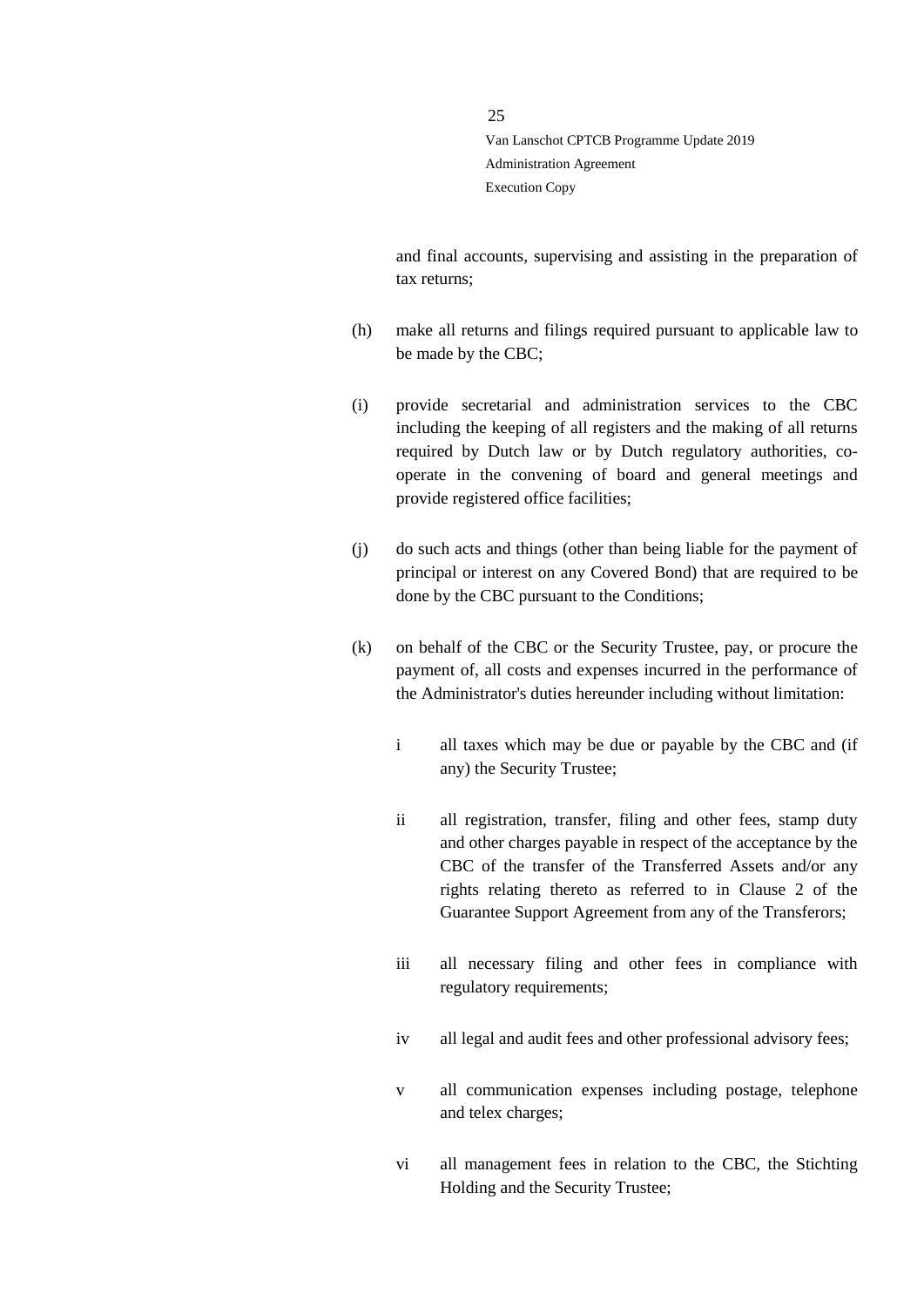- vii (if any) fees payable to any applicable stock exchange; and
- viii fees payable to the Rating Agencies;

all the above subject to the condition that such moneys are at the relevant time available to the CBC and nothing herein shall constitute a guarantee by the Administrator to pay such costs and expenses;

- (l) perform any other obligations imposed on the Administrator pursuant to this Agreement;
- (m) provide written instructions to the civil law notary appointed pursuant to the Deposit Agreement to the effect that such civil law notary should replace the Escrow List of Loans following receipt by the civil law notary of the electronic data provided to it pursuant to Clause 2 of the Deposit Agreement; and
- (n) take all other actions and do all other things which it would be reasonable to expect to give full effect to the above mentioned activities.